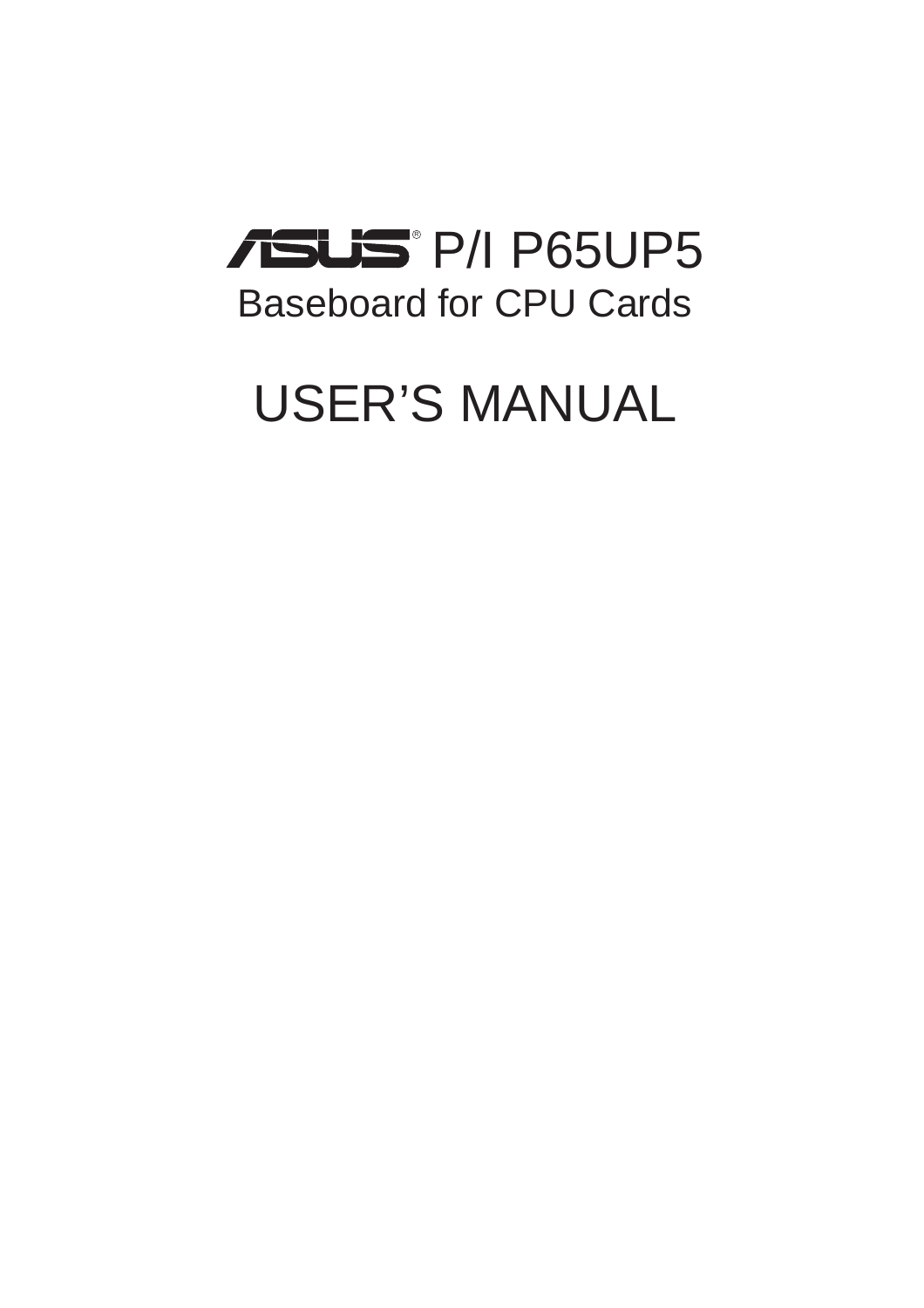# USER'S NOTICE

No part of this manual, including the products and softwares described in it, may be reproduced, transmitted, transcribed, stored in a retrieval system, or translated into any language in any form or by any means, except documentation kept by the purchaser for backup purposes, without the express written permission of ASUSTeK COMPUTER INC. ("ASUS").

ASUS PROVIDES THIS MANUAL "AS IS" WITHOUT WARRANTY OF ANY KIND, EITHER EXPRESS OR IMPLIED, INCLUDING BUT NOT LIMITED TO THE IMPLIED WARRANTIES OR CONDITIONS OF MERCHANTABILITY OR FITNESS FOR A PAR-TICULAR PURPOSE. IN NO EVENT SHALL ASUS, ITS DIRECTORS, OFFICERS, EMPLOYEES OR AGENTS BE LIABLE FOR ANY INDIRECT, SPECIAL, INCIDEN-TAL, OR CONSEQUENTIAL DAMAGES (INCLUDING DAMAGES FOR LOSS OF PROFITS, LOSS OF BUSINESS, LOSS OF USE OR DATA, INTERRUPTION OF BUSI-NESS AND THE LIKE), EVEN IF ASUS HAS BEEN ADVISED OF THE POSSIBILITY OF SUCH DAMAGES ARISING FROM ANY DEFECT OR ERROR IN THIS MANUAL OR PRODUCT.

Products and corporate names appearing in this manual may or may not be registered trademarks or copyrights of their respective companies, and are used only for identification or explanation and to the owners' benefit, without intent to infringe.

- Intel, LANDesk, and Pentium are registered trademarks of Intel Corporation.
- IBM and OS/2 are registered trademarks of International Business Machines.
- Symbios is a registered trademark of Symbios Logic Corporation.
- Windows and MS-DOS are registered trademarks of Microsoft Corporation.
- Sound Blaster AWE32 and SB16 are trademarks of Creative Technology Ltd.
- Adobe and Acrobat are registered trademarks of Adobe Systems Incorporated.

The product name and revision number are both printed on the board itself. Manual revisions are released for each board design represented by the digit before and after the period of the manual revision number. Manual updates are represented by the third digit in the manual revision number.

For previous or updated manuals, BIOS, drivers, or product release information, contact ASUS at http://www.asus.com.tw or through any of the means indicated on the following page.

SPECIFICATIONS AND INFORMATION CONTAINED IN THIS MANUAL ARE FUR-NISHED FOR INFORMATIONAL USE ONLY, AND ARE SUBJECT TO CHANGE AT ANY TIME WITHOUT NOTICE, AND SHOULD NOT BE CONSTRUED AS A COM-MITMENT BY ASUS. ASUS ASSUMES NO RESPONSIBLITY OR LIABILITY FOR ANY ERRORS OR INACCURACIES THAT MAY APPEAR IN THIS MANUAL, INCLUD-ING THE PRODUCTS AND SOFTWARES DESCRIBED IN IT.

**Copyright © 1997 ASUSTeK COMPUTER INC. All Rights Reserved.**

| <b>Product Name:</b>    | <b>P/I-P65UP5</b> |
|-------------------------|-------------------|
| <b>Manual Revision:</b> | 2.04              |
| <b>Release Date:</b>    | <b>July 1997</b>  |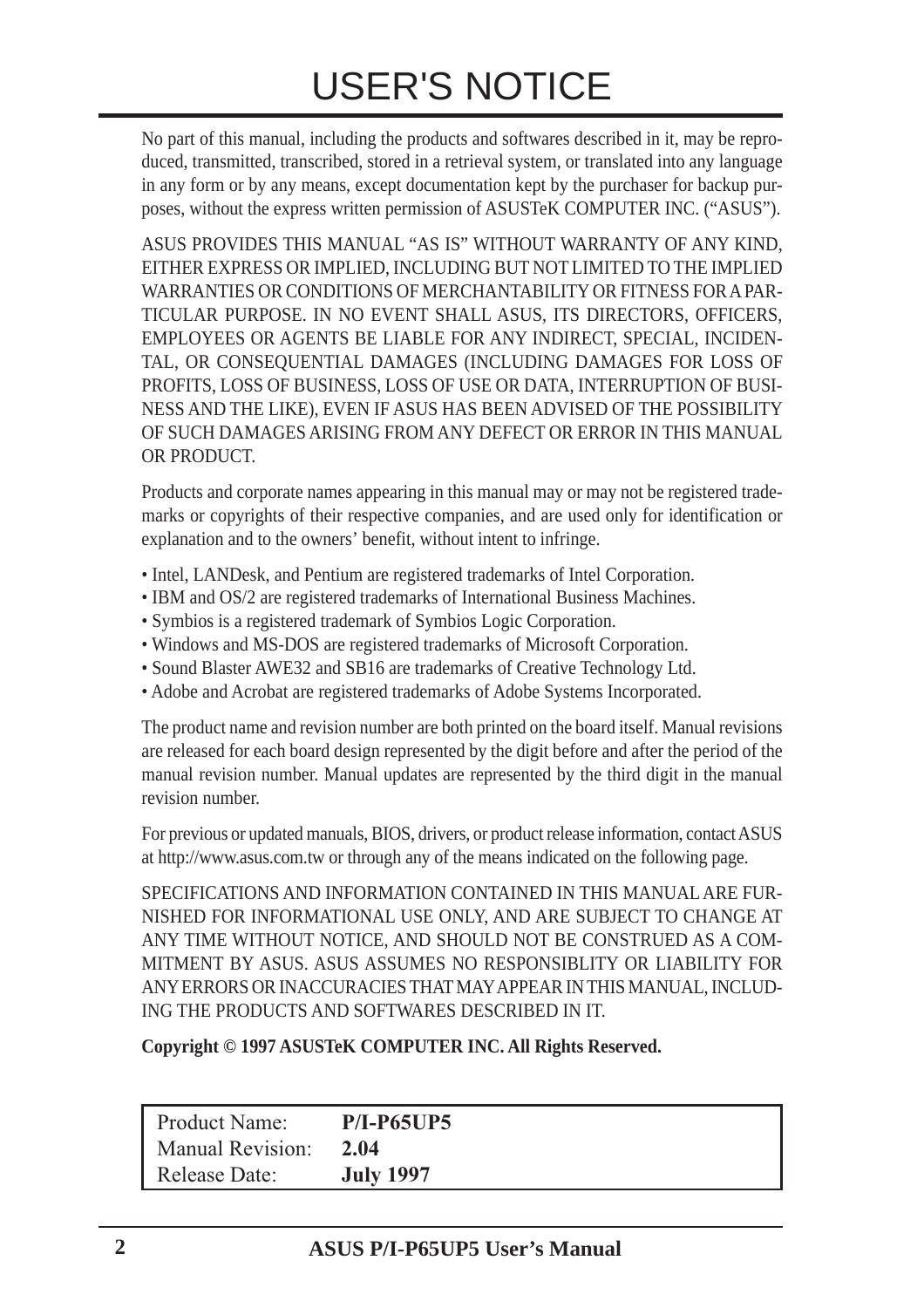# ASUS CONTACT INFORMATION

# ASUSTeK COMPUTER INC.

## Marketing Info

Address: 150 Li-Te Road, Peitou, Taipei, Taiwan 112, ROC Telephone: +886-2-894-3447 Fax: +886-2-894-3449 Email: info@asus.com.tw

### Technical Support

| Fax:    | $+886 - 2 - 895 - 9254$  |
|---------|--------------------------|
| BBS:    | $+886 - 2 - 896 - 4667$  |
| Email:  | tsd@asus.com.tw          |
| WWW:    | www.asus.com.tw          |
| Gopher: | gopher.asus.com.tw       |
| FTP:    | ftp.asus.com.tw/pub/ASUS |

# ASUS COMPUTER INTERNATIONAL

# Marketing Info

| Address:   | 721 Charcot Avenue, San Jose, CA 95131, USA |
|------------|---------------------------------------------|
| Telephone: | $+1-408-474-0567$                           |
| Fax:       | $+1-408-474-0568$                           |
| Email:     | info-usa@asus.com.tw                        |
|            |                                             |

### Technical Support

| BBS:   | $+1 - 408 - 474 - 0569$ |
|--------|-------------------------|
| Email: | $tsd-usa@assus.com.tw$  |
| WWW:   | www.asus.com            |

# ASUS COMPUTER GmbH

### Marketing Info

| Address:   | Harkort Str. 25, 40880 Ratingen, BRD, Germany |
|------------|-----------------------------------------------|
| Telephone: | 49-2102-445011                                |
| Fax:       | 49-2102-442066                                |
| Email:     | info-ger@asus.com.tw                          |

### Technical Support

| BBS:     | 49-2102-448690      |
|----------|---------------------|
| Email:   | tsd-ger@asus.com.tw |
| Hotline: | 49-2102-499712      |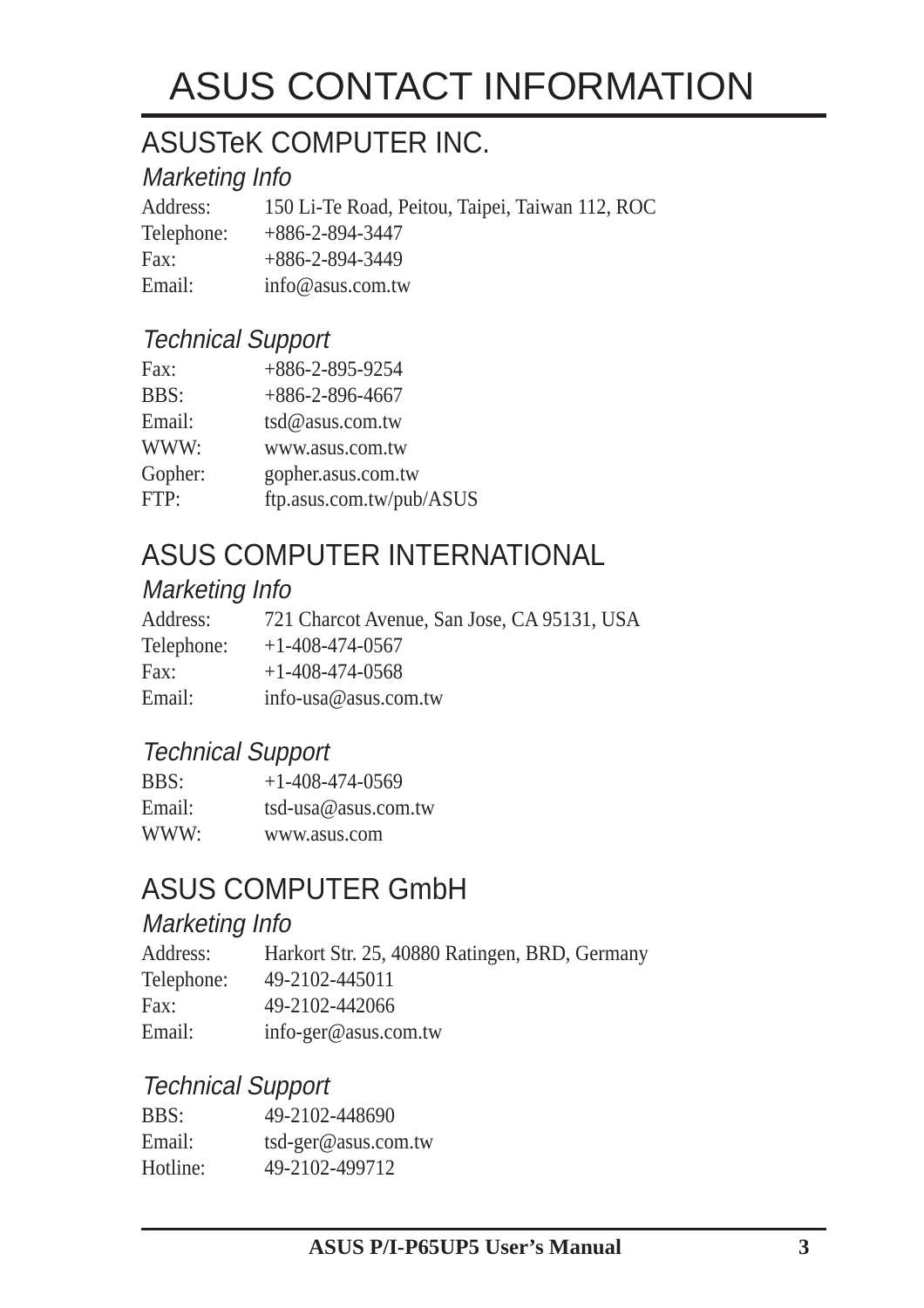# **CONTENTS**

| DRAM Memory Installation Procedures 17               |  |
|------------------------------------------------------|--|
|                                                      |  |
|                                                      |  |
|                                                      |  |
|                                                      |  |
| Assigning DMA Channels for ISA Cards  21             |  |
|                                                      |  |
|                                                      |  |
|                                                      |  |
|                                                      |  |
|                                                      |  |
| Setting the INT Assignment for the ASUS PCI-SC200 29 |  |
|                                                      |  |
|                                                      |  |
|                                                      |  |
|                                                      |  |
|                                                      |  |
|                                                      |  |
|                                                      |  |
|                                                      |  |
|                                                      |  |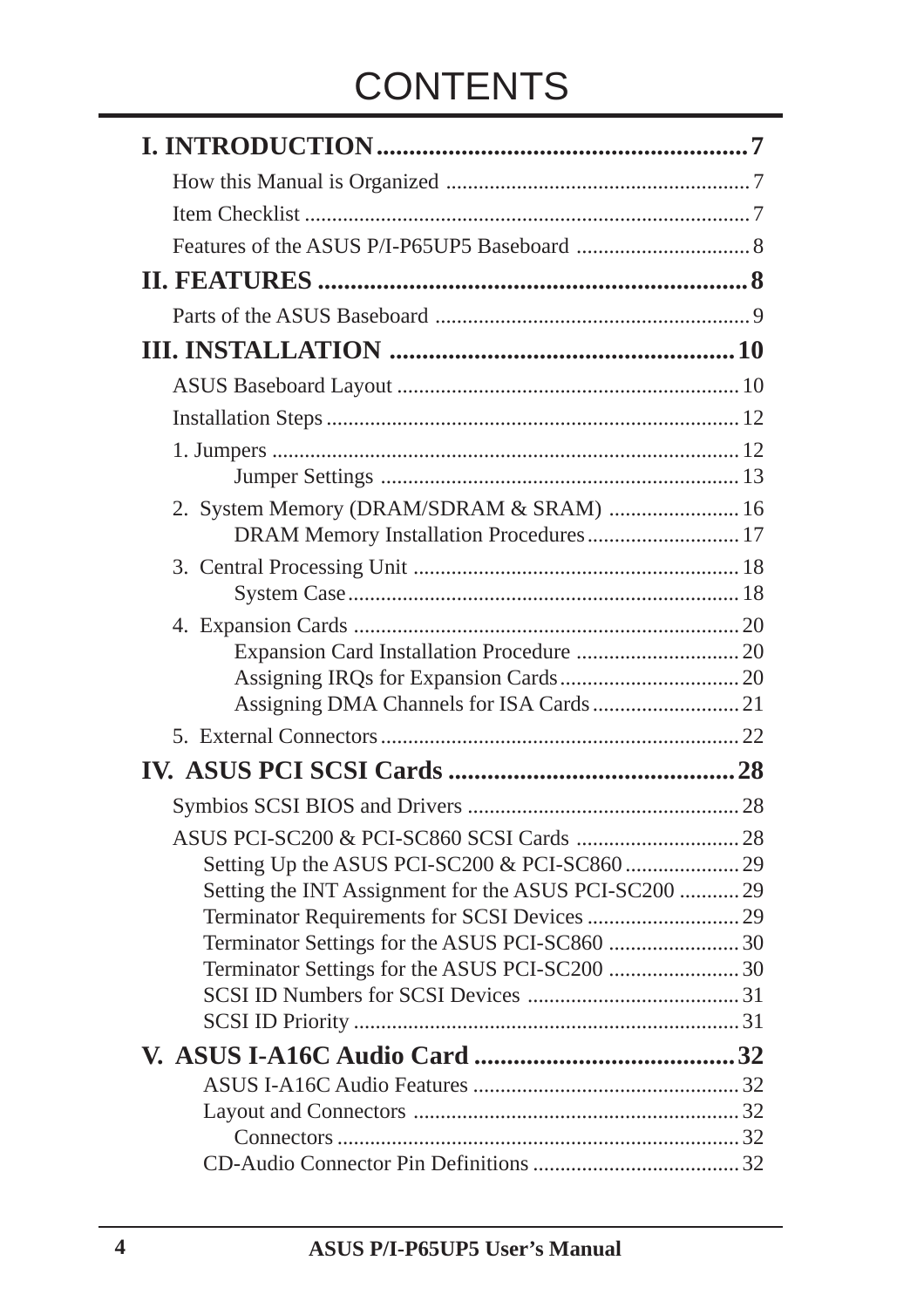(This page was intentionally left blank.)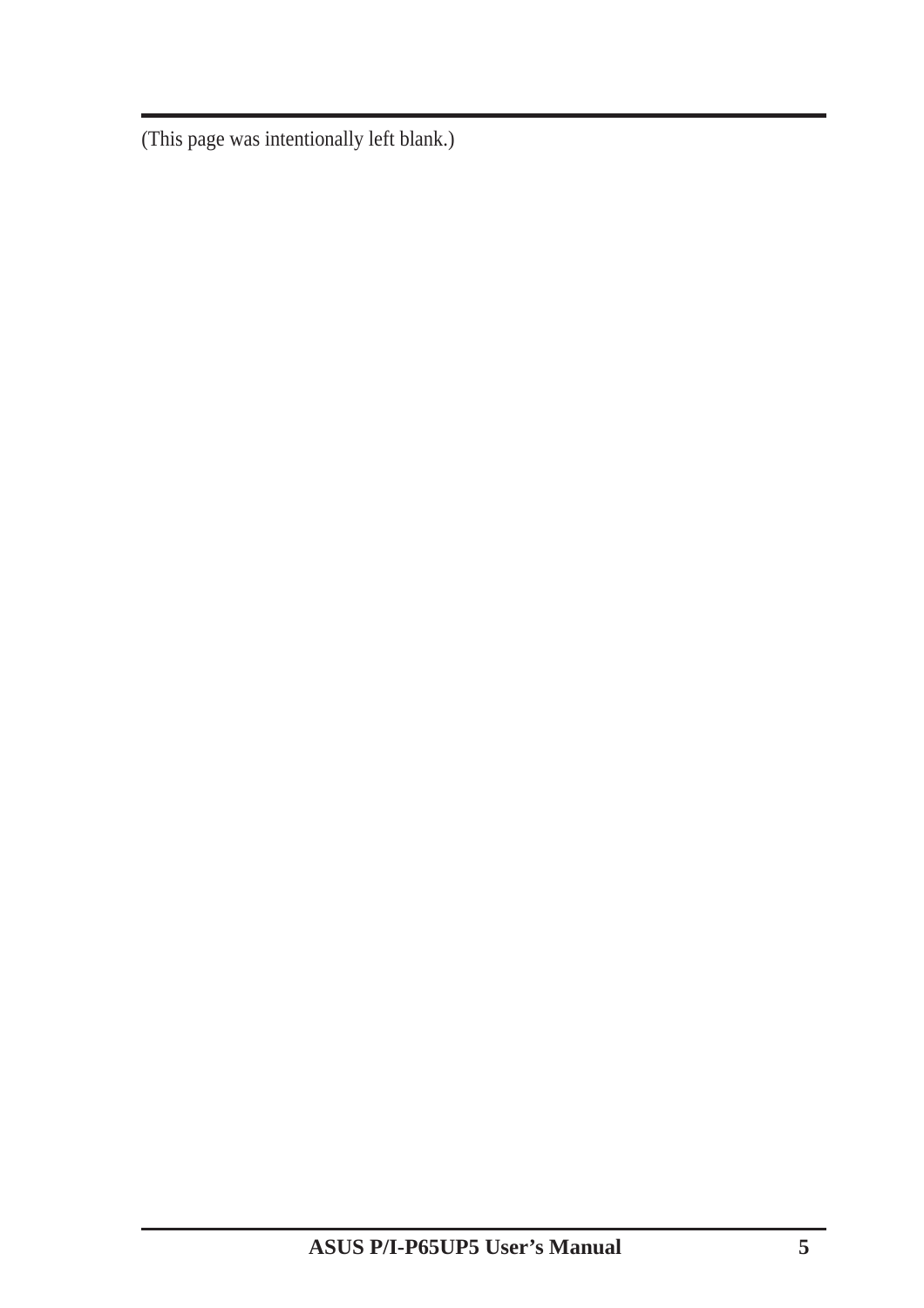# FCC & DOC COMPLIANCE

# **Federal Communications Commission Statement**

This device complies with FCC Rules Part 15. Operation is subject to the following two conditions:

- This device may not cause harmful interference, and
- This device must accept any interference received, including interference that may cause undesired operation.

This equipment has been tested and found to comply with the limits for a Class B digital device, pursuant to Part 15 of the FCC Rules. These limits are designed to provide reasonable protection against harmful interference in a residential installation. This equipment generates, uses and can radiate radio frequency energy and, if not installed and used in accordance with manufacturer's instructions, may cause harmful interference to radio communications. However, there is no guarantee that interference will not occur in a particular installation. If this equipment does cause harmful interference to radio or television reception, which can be determined by turning the equipment off and on, the user is encouraged to try to correct the interference by one or more of the following measures:

- Re-orient or relocate the receiving antenna.
- Increase the separation between the equipment and receiver.
- Connect the equipment to an outlet on a circuit different from that to which the receiver is connected.
- Consult the dealer or an experienced radio/TV technician for help.

**WARNING!** The use of shielded cables for connection of the monitor to the graphics card is required to assure compliance with FCC regulations. Changes or modifications to this unit not expressly approved by the party responsible for compliance could void the user's authority to operate this equipment.

# **Canadian Department of Communications Statement**

This digital apparatus does not exceed the Class B limits for radio noise emissions from digital apparatus set out in the Radio Interference Regulations of the Canadian Department of Communications.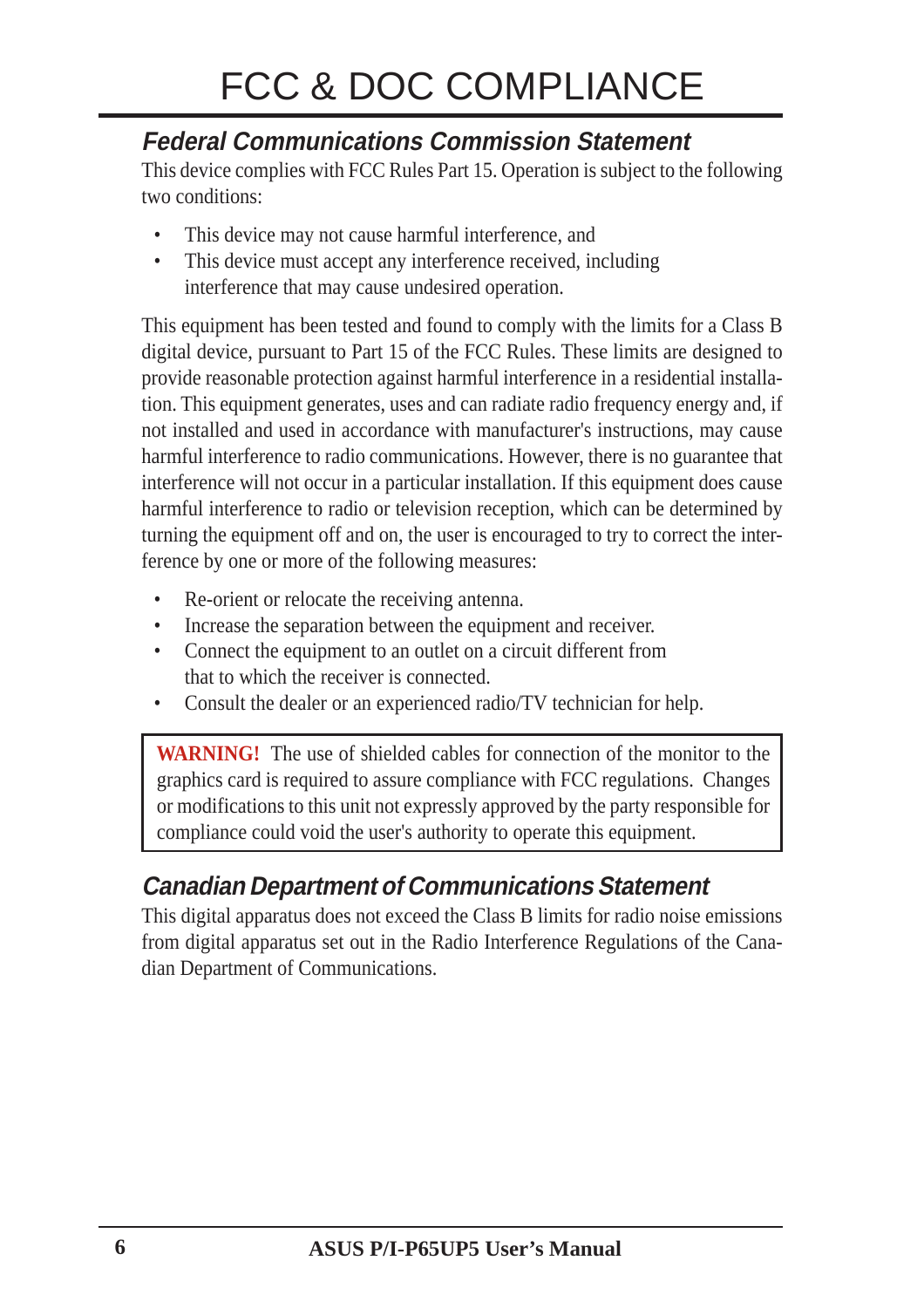# How this Manual is Organized

This manual is divided into the following sections:

**I. Introduction:** Manual information and checklist **II. Features:** Information and specifications concerning this product **III. Installation:** Instructions on setting up the baseboard **IV. SCSI Cards:** Installation of ASUS SCSI cards (optional)

# Item Checklist

Please check that your package is complete. If you discover damaged or missing items, please contact your retailer.

- $\nabla$  ASUS P/I-P65UP5 baseboard
- þ C-P6ND, C-P55T2D, or C-PKND CPU card
- $\boxtimes$  2 serial port ribbon cables attached to a mounting bracket
- $\boxtimes$  1 parallel ribbon cable with mounting bracket
- $\boxtimes$  1 IDE ribbon cable
- $\boxtimes$  1 floppy ribbon cable
- $\nabla$  This user's manual
- $\Box$  Infrared module (optional)
- $\square$  USB cable with mounting bracket set (optional)
- □ ASUS PCI-SC200 Fast SCSI or PCI-SC860 Ultra-Fast SCSI card (optional)
- $\Box$  ASUS I-A16C audio card and manual\* (optional)

**\***Online help is provided with the Creative 16X audio drivers. A separate manual is provided for the Creative 16C Series audio drivers.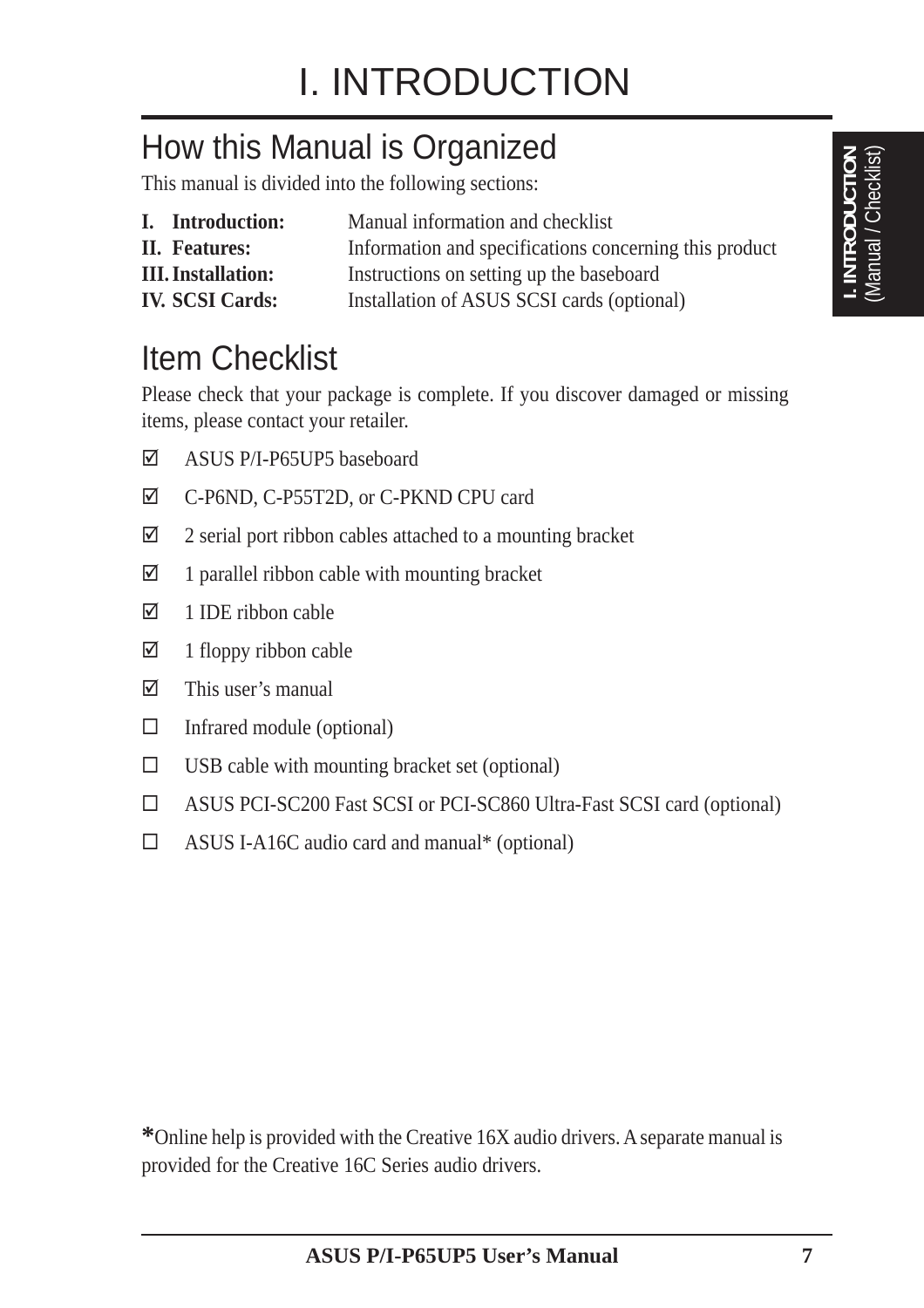# Features of the ASUS P/I-P65UP5 Baseboard

The P/I-P65UP5 is carefully designed for the demanding PC user who wants great versatility in a computer system. This baseboard:

- **Easy Installation:** Is equipped with BIOS that supports autodetection of hard drives and Plug and Play to make setup of hard drives and expansion cards virtually automatic.
- **Desktop Management Interface (DMI):** Supports DMI through BIOS, which allows hardware to communicate within a standard protocol creating a higher level of compatibility. (Requires DMI-enabled components.)
- **Versatile Processor Support:** Supports dual 75–233MHz Pentium, 150– 200MHz Pentium Pro, 233–333MHz Pentium II processors.
- **Versatile DRAM Memory Support:** Supports eight 72-pin SIMMs of 4MB, 8MB, 16MB, 32MB, 64MB to form a memory size between 8MB to 512MB. Supports both Fast Page Mode (FPM), and Extended Data Output (EDO) SIMMs. Burst Extended Data Output (BEDO) supported with the C-P6ND CPU card.
- **ISA and PCI Expansion Slots:** Provides three 16-bit ISA slots, four 32-bit PCI slots, and one PCI/MediaBus shared slot for either a standard PCI card or ASUS MediaBus Card.
- **ASUS MediaBus:** Features an expansion slot extension shared with PCI Slot 5 for an optional high-performance expansion card, which includes two functions in one easy-to-install card.
- **Super Multi-I/O:** Provides two high-speed UART-compatible serial ports and one parallel port with EPP and ECP capabilities. Supports two of either 5.25- or 3.5-inch disk drives (1.44MB or 2.88MB) without an external card.
- **PCI Bus Master IDE Controller:** Comes with an onboard PCI Bus Master IDE controller with two connectors that supports four IDE devices in two channels, supports PIO Modes 3 and 4 and Bus Master IDE DMA Mode 2, and supports Enhanced IDE devices such as Tape Backup and CD-ROM drives. **Supports Japanese standard "Floppy 3 mode" (3.5-inch disk drive: 1.2MB) and LS-120 floppy disk drives (3.5-inch disk drive: 120 MB, 1.44MB, 720K). BIOS supports IDE CD-ROM or SCSI device boot-up.**
- **Optional IrDA Module:** Supports an optional infrared port module for wireless file transfers and communication.
- **SCSI BIOS:** Supports optional ASUS SCSI controller cards through onboard firmware.
- **Intelligence:** Supports Fan Status Monitoring and Alarm, Temperature Monitoring and Alert, Voltage Monitoring and Alert, System Resources Alert, and Virus Write Protection through the optional onboard LM78 Hardware Monitor and Intel® LANDesk Client Manager (LDCM) software.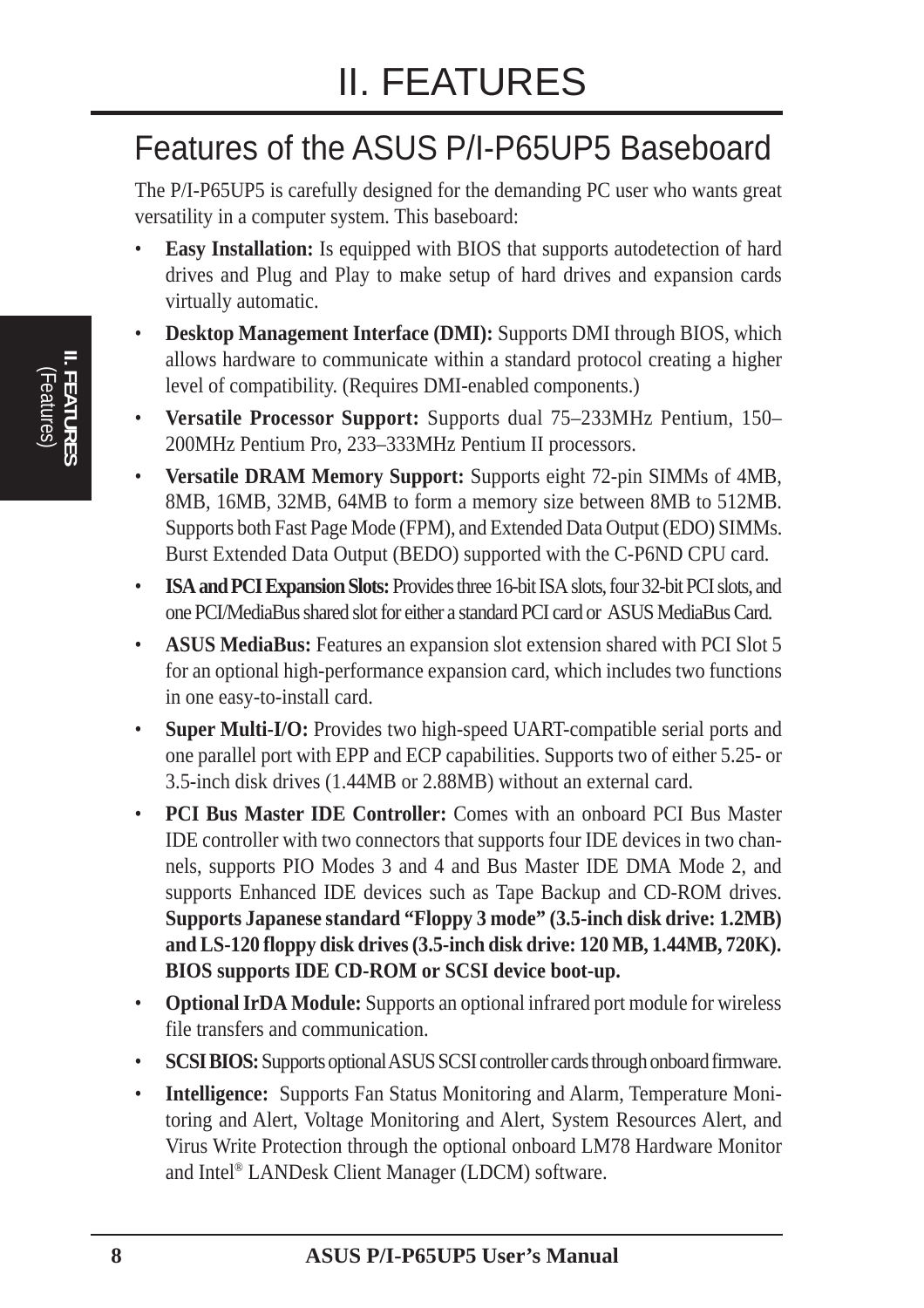# Parts of the ASUS Baseboard

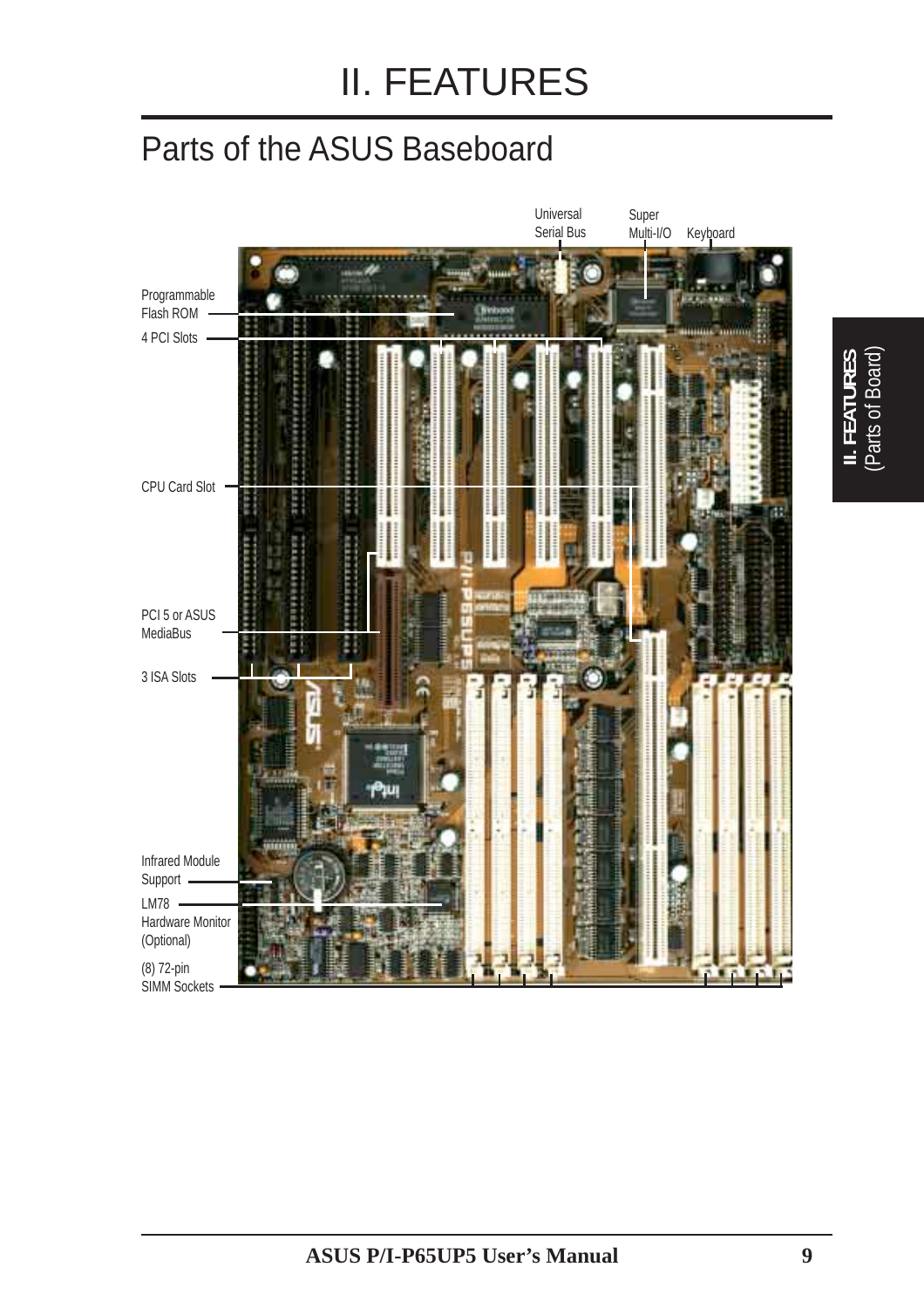# ASUS Baseboard Layout



The items in outline are only available on the baseboard with onboard LM78 Hardware Monitor.

(Board Layout) **III. INSTALLATION**

III. INSTALLATION<br>(Board Layout)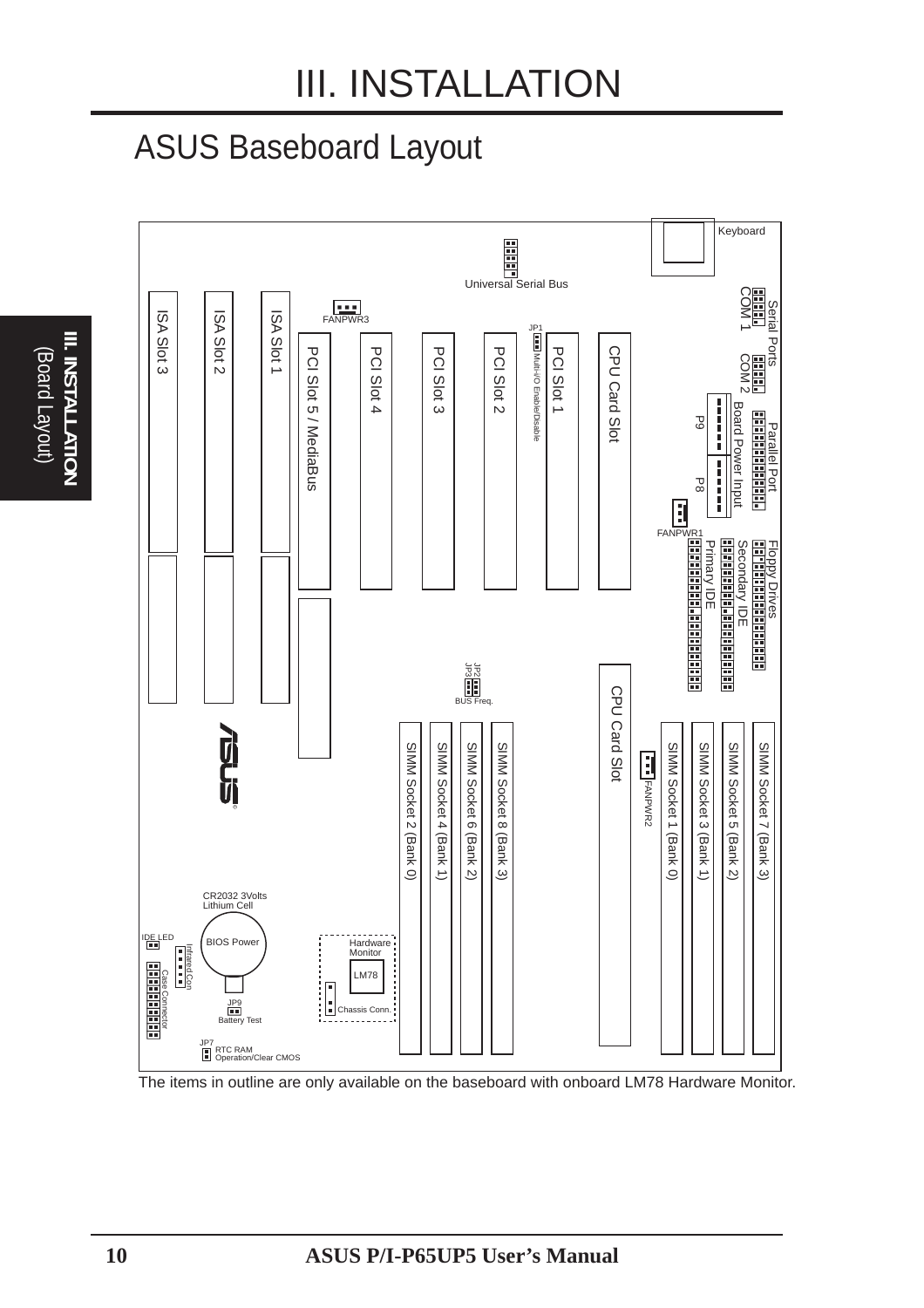# III. INSTALLATION

#### **Jumpers**

- 
- 
- 
- 

#### **Expansion Slots**

- 
- 
- 
- 
- 
- 

#### **Connectors**

- 
- 
- 
- 
- 
- 
- 
- 
- 
- 
- 
- 
- 
- 
- 
- 
- 
- 1) JP1 p. 13 Mlti-I/O Selection (Enable/Disable)
- 2) JP4 p. 13 Flash ROM Boot Block Programming (Protect/Prog)
- 3) JP2, JP3 p. 14 CPU External Frequency (BUS) Selection
- 4) JP7, JP9 p. 15 Real Time Clock RAM (Operation/Clear CMOS)
- 1) System Memory p. 16 System Memory (DRAM/SDRAM & SRAM)
- 2) SIMM1–SIMM8 p. 17 72-Pin SIMM Sockets
- 3) CPU1 p. 18 Central Processing Unit (CPU) Card Slot
- 4) PCI5/MEDIA p. 20 32-bit PCI Bus Slot and Media Bus Extension
- 5) PCI1, PCI2, PCI3, PCI4 p. 20 32-bit PCI Bus Expansion Slots
- 6) SLOT1, SLOT2, SLOT3 p. 21 16-bit ISA Bus Expansion Slots

- 1) KB p. 22 Keyboard Connector (5-pin female)
- 2) FLOPPY p. 22 Floppy Disk Drive Connector (34-pin block)
- 3) PRINTER p. 23 Parallel Port Connector (26-pin block)
- 4) COM1, COM2 p. 23 Serial Port Connectors (10-pin blocks)
- 5) PRIMARY IDE, SECONDARY IDE p. 24 Primary/Secondary IDE Connectors (40-pin blocks)
- 6) PWRCON p. 24 AT Power Supply Connector (12-pin block)
- 7) IDE LED p. 25 IDE Activity LED
- 8) IR p. 25 Second Infrared Port Module Connector (5-pin block)
- 9) TB LED (CON1) p. 26 Turbo LED Lead (2 pins)
- 10) SMI (CON1) p. 26 SMI Suspend Switch Lead (2 pins)
- 11) RESET (CON1) p. 26 Reset Switch Lead (2 pins)
- 12) PWR LED (CON1) p. 26 System Power LED Lead (3 pins)
- 13) KEYLOCK (CON1) p. 26 Keyboard Lock Switch Lead (2 pins)
- 14) SPEAKER (CON1) p. 26 Speaker Output Connector (4 pins)
- 15) FANPWR1, FANPWR2, FANPWR3 p. 27 Power Supply, CPU Fan Power Connectors
- 16) USB p. 27 USB Module Connector (18-pin block)
- 17) CHASSIS (optional) p. 27 Chassis Open Alarm Connector (3-pin block)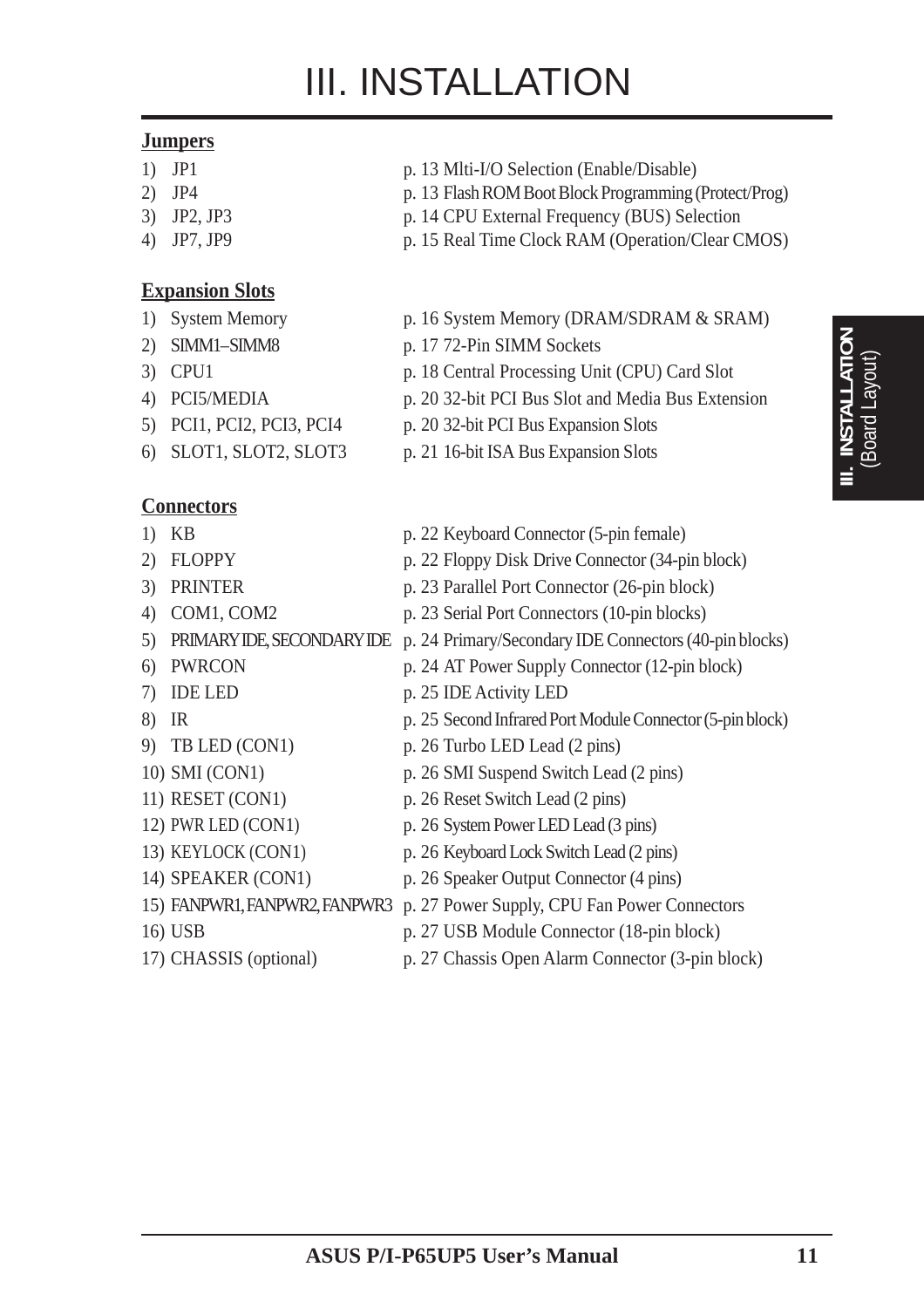# Installation Steps

Before using your computer, you must complete the following steps:

- **1. Set Jumpers on the Baseboard**
- **2. Install DRAM Memory Modules**
- **3. Install the Central Processing Unit (CPU) Card**
- **4. Install Expansion Cards**
- **5. Connect Ribbon Cables, Cabinet Wires, and Power Supply**
- **6. Setup the BIOS Software (see the CPU Card BIOS section)**

# 1. Jumpers

Several hardware settings are made through the use of jumper caps to connect jumper pins (JP) on the baseboard. See "Baseboard Layout" on page 10 for locations of jumpers. The jumper settings will be described numerically such as [----], [1-2], [2-3] for no connection, connect pins 1&2, and connect pins 2&3 respectively. Pin 1 for our baseboards is always on top  $\int_{0}^{\frac{p_{0}+1}{p_{0}}}$  or on the left  $\frac{p_{0}+1}{p_{0}-p_{0}}$  when holding the baseboard with the keyboard connector away from yourself. A "1" is written besides pin 1 on jumpers with three pins. The jumpers will also be shown graphically such as  $\cdot \cdot \cdot$  to connect pins  $1\&2$  and  $\cdot \cdot \cdot$  to connect pins 2&3. Jumpers with two pins will be shown as **For** for short (On) and  $\boxed{a}$  for open (Off). For manufacturing simplicity, the jumpers may be sharing pins from other groups. Use the diagrams in this manual instead of following the pin layout on the board. Settings with two jumper numbers require that both jumpers be moved together. To connect the pins, simply place a plastic jumper cap over the two pins as diagramed.

**WARNING!** Computer motherboards, baseboards and components, such as SCSI cards, contain very delicate Integrated Circuit (IC) chips. To protect them against damage from static electricity, you should follow some precautions whenever you work on your computer.

- 1. Unplug your computer when working on the inside.
- 2. Use a grounded wrist strap before handling computer components. If you do not have one, touch both of your hands to a safely grounded object or to a metal object, such as the power supply case.
- 3. Hold components by the edges and try not to touch the IC chips, leads or connectors, or other components.
- 4. Place components on a grounded antistatic pad or on the bag that came with the component whenever the components are separated from the system.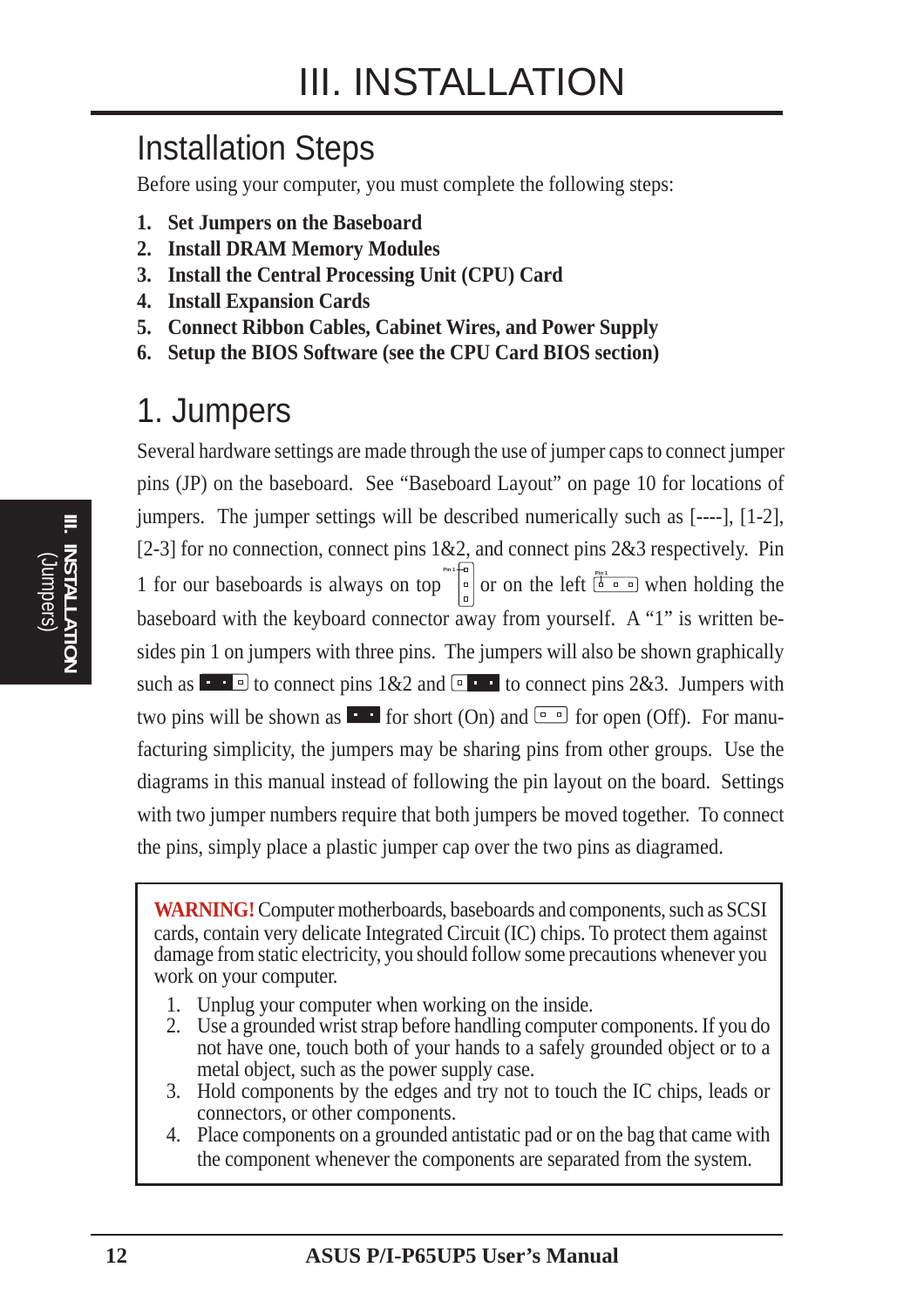### Jumper Settings

### **1. On-Board Multi-I/O Selection (JP1)**

You can disable the onboard Multi-I/O (floppy, serial, parallel, and IrDA) individually through BIOS *or* entirely with the following jumper to use your own multi-I/O card.





**Multi I/O Setting**

#### **2. Flash ROM Boot Block Programming (JP4)**

This sets the operation mode of the boot block area of the BIOS Flash ROM to allow programming in the *Prog* (*Prog*ram or enabled) position.

> 1 2 3



**Boot Block Programming**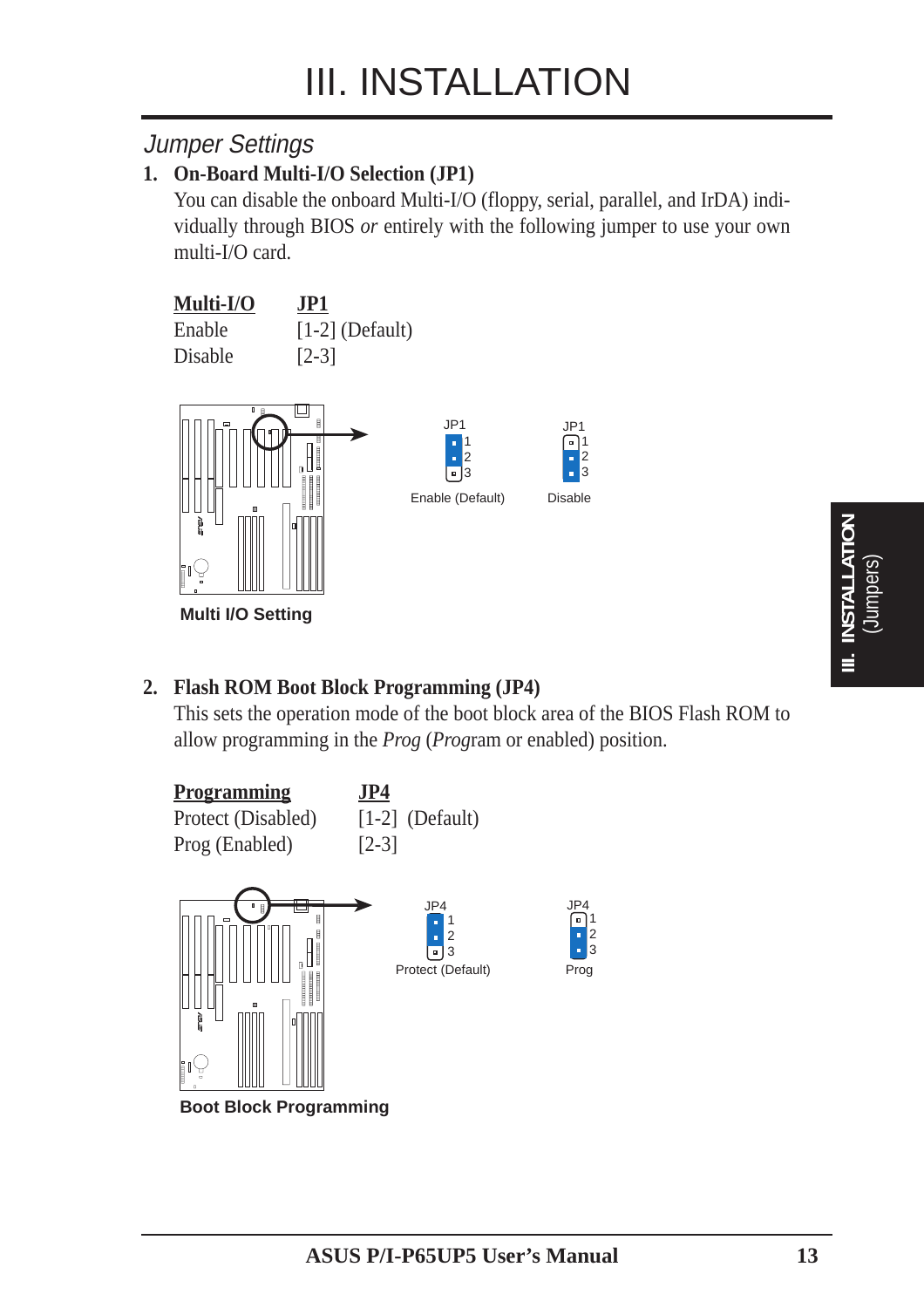#### **3. CPU External (BUS) Frequency Selection (JP2, JP3)**

These jumpers tells the clock generator what frequency to send to the CPU. These allow the selection of the CPU's *External* frequency (or *BUS Clock*). The BUS Clock multiplied by the BUS Ratio equals the CPU's *Internal* frequency (the advertised CPU speed).



**CPU External Clock (BUS) Frequency Selection**

#### **Intel Pentium Pro (P6) Processor:**

| <b>CPU</b>                                   |  | <b>BUS</b> (CPU Card BUS Ratio) |  |                | on CPU Card) Ext. |       | on Baseboa      |     |
|----------------------------------------------|--|---------------------------------|--|----------------|-------------------|-------|-----------------|-----|
| <b>Internal</b>                              |  | Ratio JP13 JP14 JP15 JP16       |  | $JP6$ $JP7$    |                   | Freq. | JP3             | JP2 |
| 200MHz 3.0x [ON] [ON] [OFF] [ON]             |  |                                 |  |                | $[ON]$ $[OFF]$    | 66MHz | $[1-2]$ $[2-3]$ |     |
| $180MHz$ $3.0x$ $[ON]$ $[ON]$ $[OFF]$ $[ON]$ |  |                                 |  | $[OFF]$ $[ON]$ |                   | 60MHz | $[2-3] [1-2]$   |     |
| 166MHz 2.5x [ON] [OFF] [ON] [ON]             |  |                                 |  |                | $[ON]$ $[OFF]$    | 66MHz | $[1-2]$ $[2-3]$ |     |
| $150MHz$ $2.5x$                              |  | $[ON]$ $[OFF]$ $[ON]$ $[ON]$    |  | $[OFF]$ $[ON]$ |                   | 60MHz | $[2-3]$ $[1-2]$ |     |

#### *Intel Pentium (P5) Processor:*

| <b>CPU</b>      | <b>BUS</b>   | (CPU Card BUS Ratio) | Ext.  |               | on Baseboard) |
|-----------------|--------------|----------------------|-------|---------------|---------------|
| <b>Internal</b> | <b>Ratio</b> | <b>JP15</b> JP16     | Freq. | JP3           | JP2           |
| 200MHz          | 3.0x         | [OFF]<br>[ON]        | 66MHz | $[1-2]$       | $[2-3]$       |
| 166MHz          | 2.5x         | $[ON]$ $[ON]$        | 66MHz | $[1-2]$       | $[2-3]$       |
| 150MHz          | 2.5x         | $[ON]$ $[ON]$        | 60MHz | $[2-3] [1-2]$ |               |
| 133MHz          | 2.0x         | $[OFF]$ $[ON]$       | 66MHz | $[1-2]$       | $[2-3]$       |
| 120MHz          | 2.0x         | $[OFF]$ $[ON]$       | 60MHz | $[2-3]$       | $[1-2]$       |
| 100MHz          | 1.5x         | $[OFF]$ $[OFF]$      | 66MHz | $[1-2]$       | $[2-3]$       |
| 90MHz           | 1.5x         | $[OFF]$ $[OFF]$      | 60MHz | $[2-3]$       | $[1-2]$       |
| 75MHz           | 1.5x         | $[OFF]$ $[OFF]$      | 50MHz | $[1-2]$       | $[1-2]$       |

| <b>Intel Pentium Pro (P6) Processor:</b> |                                 |             | (Chipset Freq             |                 |                   | (CPU Ext. Freq  |       |               |         |         |
|------------------------------------------|---------------------------------|-------------|---------------------------|-----------------|-------------------|-----------------|-------|---------------|---------|---------|
| <b>CPU</b>                               | <b>BUS</b> (CPU Card BUS Ratio) |             |                           |                 | on CPU Card) Ext. |                 |       | on Baseboard) |         |         |
| Internal                                 |                                 |             | Ratio JP13 JP14 JP15 JP16 |                 |                   | JP <sub>6</sub> | JP7   | Freq.         | JP3     | JP2     |
| 200MHz                                   | 3.0x                            | [ON]        |                           | [ON] [OFF] [ON] |                   | [ON]            | [OFF] | 66MHz         | $[1-2]$ | $[2-3]$ |
| 180MHz                                   | 3.0x                            | [ON]        |                           | [ON] [OFF] [ON] |                   | $[OFF]$ $[ON]$  |       | 60MHz         | $[2-3]$ | $[1-2]$ |
| 166MHz                                   | 2.5x                            | <b>TONT</b> | $[OFF]$ $[ON]$            |                 | <b>TONI</b>       | IONI            | [OFF] | 66MHz         | $[1-2]$ | $[2-3]$ |
| 150MHz                                   | 2.5x                            | <b>TONT</b> | $[OFF]$ $[ON]$            |                 | <b>TONT</b>       | $[OFF]$ $[ON]$  |       | 60MHz         | $[2-3]$ | $[1-2]$ |
|                                          |                                 |             |                           |                 |                   |                 |       |               |         |         |

|       |                     | <b>(CPU Ext. Freq</b> |  |  |  |  |
|-------|---------------------|-----------------------|--|--|--|--|
| Ext.  |                     | on Baseboard)         |  |  |  |  |
| Freq. | JP3                 | JP2                   |  |  |  |  |
| 66MHz | $\lceil 1-2 \rceil$ | $[2-3]$               |  |  |  |  |
| 66MHz | $\lceil 1-2 \rceil$ | $[2-3]$               |  |  |  |  |
| 60MHz | $[2-3]$             | $[1-2]$               |  |  |  |  |
| 66MHz | $\lceil 1-2 \rceil$ | $[2-3]$               |  |  |  |  |
| 60MHz | $[2-3]$             | $[1-2]$               |  |  |  |  |
| 66MHz | $\lceil 1-2 \rceil$ | $[2-3]$               |  |  |  |  |
| 60MHz | $[2-3]$             | $[1-2]$               |  |  |  |  |
| 50MHz | $\lceil 1-2 \rceil$ | $[1-2]$               |  |  |  |  |
|       |                     |                       |  |  |  |  |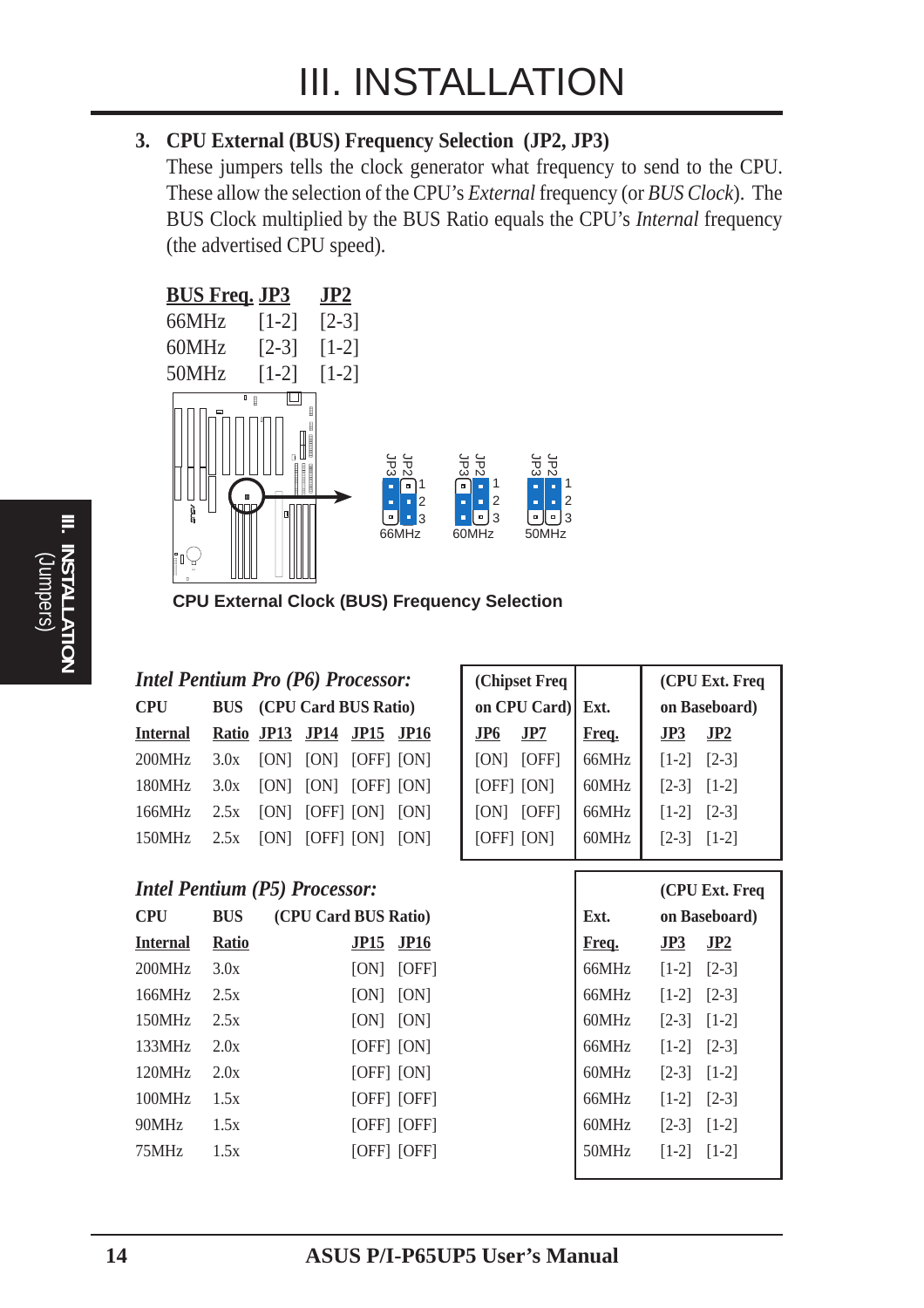# III. INSTALLATION

#### *Intel Pentium II Processor:*

| <b>CPU</b>                                | BUS (CPU Card BUS Ratio) |  | <b>Ext.</b> on Baseboard) |                                                                |  |
|-------------------------------------------|--------------------------|--|---------------------------|----------------------------------------------------------------|--|
| <b>Internal</b>                           | Ratio JP1 JP2 JP3 JP4    |  |                           |                                                                |  |
| 266MHz 4.0x [short] [short [open] [short] |                          |  |                           | <b>Freq. JP3 JP2</b><br>66MHz [1-2] [2-3]<br>66MHz [1-2] [2-3] |  |
| 233MHz 35x [open] [open] [short] [short]  |                          |  |                           |                                                                |  |

|       | (CPU Ext. Freq                                                                    |     |  |  |
|-------|-----------------------------------------------------------------------------------|-----|--|--|
| Ext.  | on Baseboard)                                                                     |     |  |  |
| Freq. | JP3                                                                               | JP2 |  |  |
| 66MHz | $\begin{bmatrix} 1-2 \\ 2 \end{bmatrix}$ $\begin{bmatrix} 2-3 \\ 1 \end{bmatrix}$ |     |  |  |
| 66MHz | $\begin{bmatrix} 1-2 \\ 2-3 \end{bmatrix}$                                        |     |  |  |

#### **4. Real Time Clock (RTC) RAM (JP7)**

This clears the user-entered information stored in the CMOS RAM of the Real Time Clock such as hard disk information and passwords. To clear the RTC data: (1) Turn off your computer and unplug the AC power, (2) Move this jumper to *Clear CMOS*, (3) Power on the computer, (4) Turn off the PC, (5) Remove this jumper, (6) Power on the computer, (7) Hold down <Delete> during bootup and enter BIOS setup to re-enter user preferences.

**WARNING!** You must unplug the power cord to your power supply to ensure that there is no power to your baseboard. The CMOS RAM containing the BIOS setup information *may* be cleared by this action. You *must* enter BIOS to "Load Setup Defaults" and re-enter any user information after removing and reapplying this jumper.



#### **Battery Test Jumper (JP9)**

You can test the battery's current by removing the jumper and attaching a current meter to pins 1 and 2.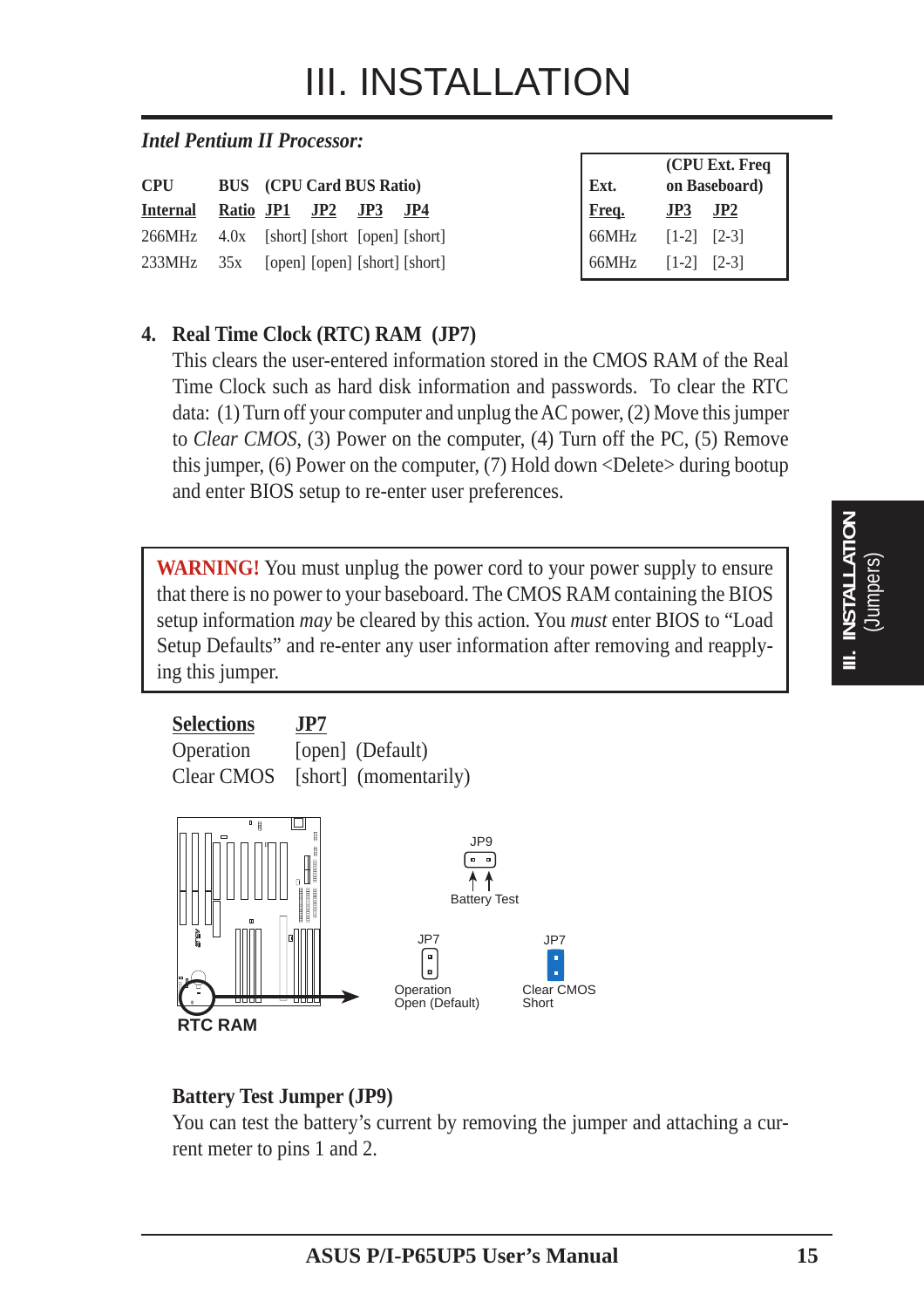# 2. System Memory (DRAM/SDRAM & SRAM)

This baseboard supports eight 72-pin SIMMs (Single Inline Memory Modules) of 4MB, 8MB, 16MB, 32MB, 64MB to form a memory size between 8MB to 512MB. The DRAM can be either 60ns or 70ns Fast Page Mode (Asymmetric or Symmetric), Extended Data Output (EDO), or Burst Extended Data Output (BEDO) (with C-P6ND only). SIMMs must be installed in pairs so that each bank contains two of the same size memory modules. To support ECC, you must use *true* (opposed to phantom parity generated by TTL chips) 36-bit parity-type SIMM (e.g.  $8 \text{ chips} + 4$ parity chips) in pairs for all modules. Mixing 32-bit non-parity SIMM (e.g. 8 chips) and 36-bit SIMM (e.g. 12 chips) will work minus the ECC feature.

**IMPORTANT: Memory setup is required in "Auto Configuration" in the CHIPSET FEATURES SETUP of Section IV BIOS software. Each bank must have the same size memory installed in pairs.**

| <b>Bank</b>              | <b>Memory Module</b>                                     |    | <b>Total Memory</b> |
|--------------------------|----------------------------------------------------------|----|---------------------|
| Bank 0<br>SIMM Slots 1&2 | 4MB, 8MB, 16MB, 32MB, 64MB<br>72-pin FPM, EDO, BEDO SIMM | x2 |                     |
| Bank 1<br>SIMM Slots 3&4 | 4MB, 8MB, 16MB, 32MB, 64MB<br>72-pin FPM, EDO, BEDO SIMM | x2 |                     |
| Bank 2<br>SIMM Slots 5&6 | 4MB, 8MB, 16MB, 32MB, 64MB<br>72-pin FPM, EDO, BEDO SIMM | x2 |                     |
| Bank 3<br>SIMM Slots 7&8 | 4MB, 8MB, 16MB, 32MB, 64MB<br>72-pin FPM, EDO, BEDO SIMM | x2 |                     |
|                          | <b>Total System Memory</b>                               |    |                     |

*Install memory in any or all of the banks in any combination as follows:*

**NOTE:** Memory on socket 1 has a clearance of 5.0 cm when the C-PKND and C-P6ND CPU cards are installed and 5.5 cm when the C-P55T2D CPU card is installed.

**NOTE:** SIMM numbers are not in sequence, (2, 4, 6, 8, 1, 3, 5, 7 from left to right.)

**IMPORTANT:** Each bank must have the same size memory installed in pairs. Do not use memory modules with more than 24 chips per module. Modules with more than 24 chips exceed the design specifications of the memory subsystem and will be unstable.

**III. INSTALLATION TANESTALL**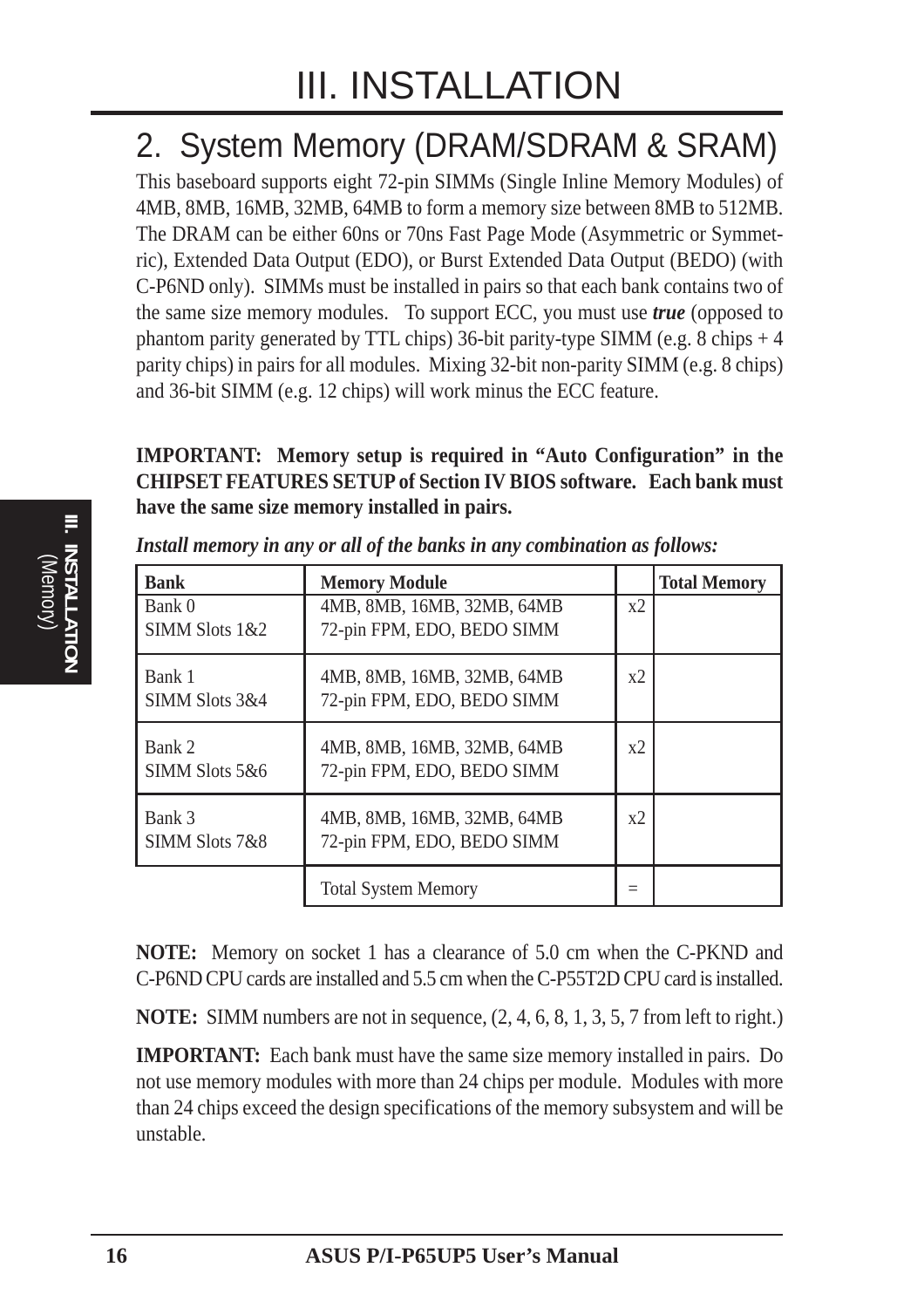# DRAM Memory Installation Procedures

#### **IMPORTANT: Install memory modules in symmetric pairs.**

1. The SIMM memory modules will only fit in one orientation as shown because of a "Plastic Safety Tab" on one end of the SIMM slots which requires the "Notched End" of the SIMM memory modules.



- 2. Press the memory module firmly into place starting from a 45 degree angle making sure that all the contacts are aligned with the slot.
- 3. With your finger tips, rock the memory module into a vertical position so that it clicks into place.



- 4. The plastic guides should go through the two mounting holes on the sides and the clips should snap on the other side.
- 5. To release the memory module, squeeze both clips outward and rock the module out of the clips.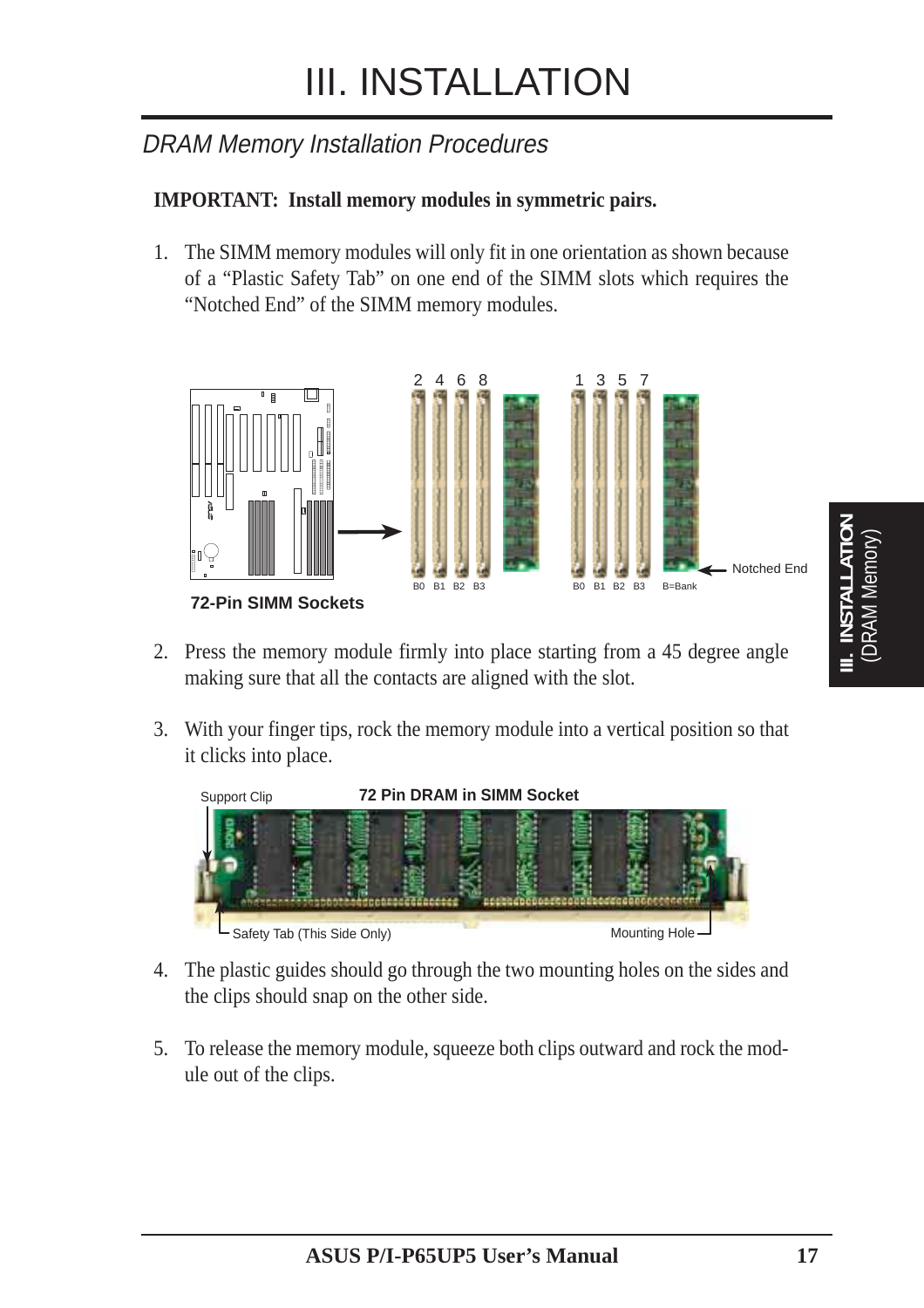# 3. Central Processing Unit

The P/I-P65UP5 baseboard provides a CPU card slot that can be used with any ASUS CPU cards, which are available separately. You must purchase any one of these CPU cards (see next page for a brief description) to complete the system's board.

# System Case

The system case must be either a mid- to full-size tower or desktop (for C-P6ND and C-P55T2D CPU cards) or server (C-PKND) case to give a clearance as follows:





The P/I-P65UP5 baseboard is a standard 3/4 baby AT size 11 x 8.75" and will fit almost all system cases, but the CPU card will require that the floppy disk and CD-ROM drives not be hanging over the baseboard. Depending on the height of the SIMM memory modules and the CPU fan and/or heatsink, the area above the SIMM memory modules may not be available. For both the C-P6ND and C-P55T2D CPU cards, be sure that your case has a minimum area clearance of 11 x 9.25 x 5" (28.5 x 23.5 x 12.7 cm), and for the C-PKND CPU card, 13.5 x 9.25 x 5" (34.3 x 23.5 x 12.7 cm).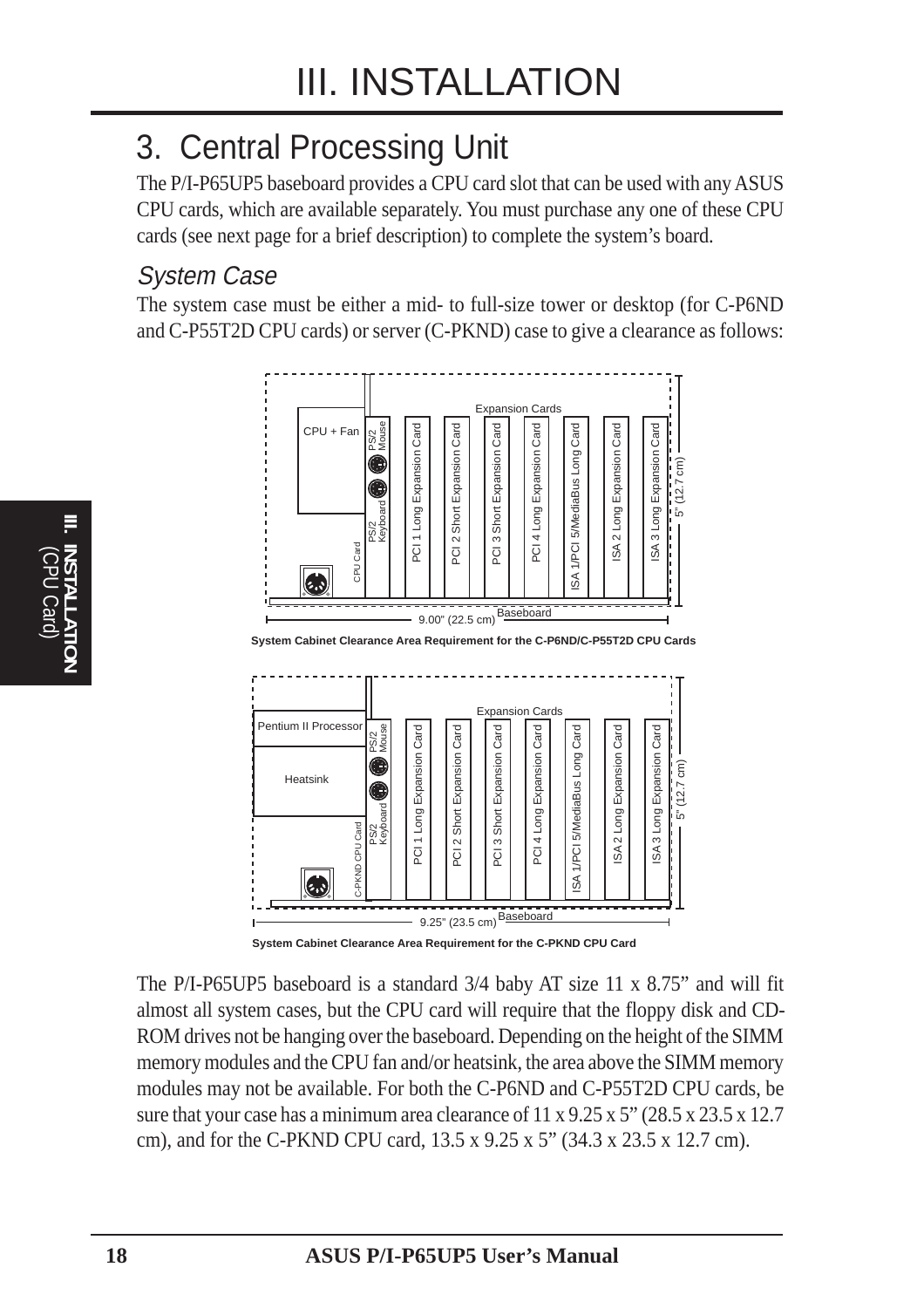One end of the CPU card has a bracket, which should slide into the system case front panel. Be sure that the system case can support a long PCI card on the first slot and that a groove is available for the bracket. Refer to your respective CPU card's documentation for details.

#### **General Installation Procedures for the ASUS CPU Card:**

- 1. Remove the CPU card from its packaging without touching the integrated circuit (IC) chips, connectors, and other components. Place it onto the antistatic bag.
- 2. Follow instructions in the CPU card manual on installing the processor/s, support bracket, and setting jumpers.
- 3. Remove the expansion slot cover for the first slot.
- 4. Carefully align the CPU card over the CPU Card Slot (CPU SLOT A and CPU SLOT B).
- 5. Be sure that the card is perpendicular to the baseboard. Firmly press one end of the card halfway in, the other end halfway in, then the first end completely in, and finally, the second end completely in. Be sure that all the connectors are evenly inserted into the slots.
- 6. Screw in the metal bracket to the system case.

**WARNING!** Move the system carefully and only with the power off because the CPU card is heavy as well as delicate.









**CPU Card Slot**

**NOTE:** The BIOS on the CPU cards are different. When adding a CPU card, find the BIOS chip that came with the CPU card and replace it with the one on the baseboard, if one is present.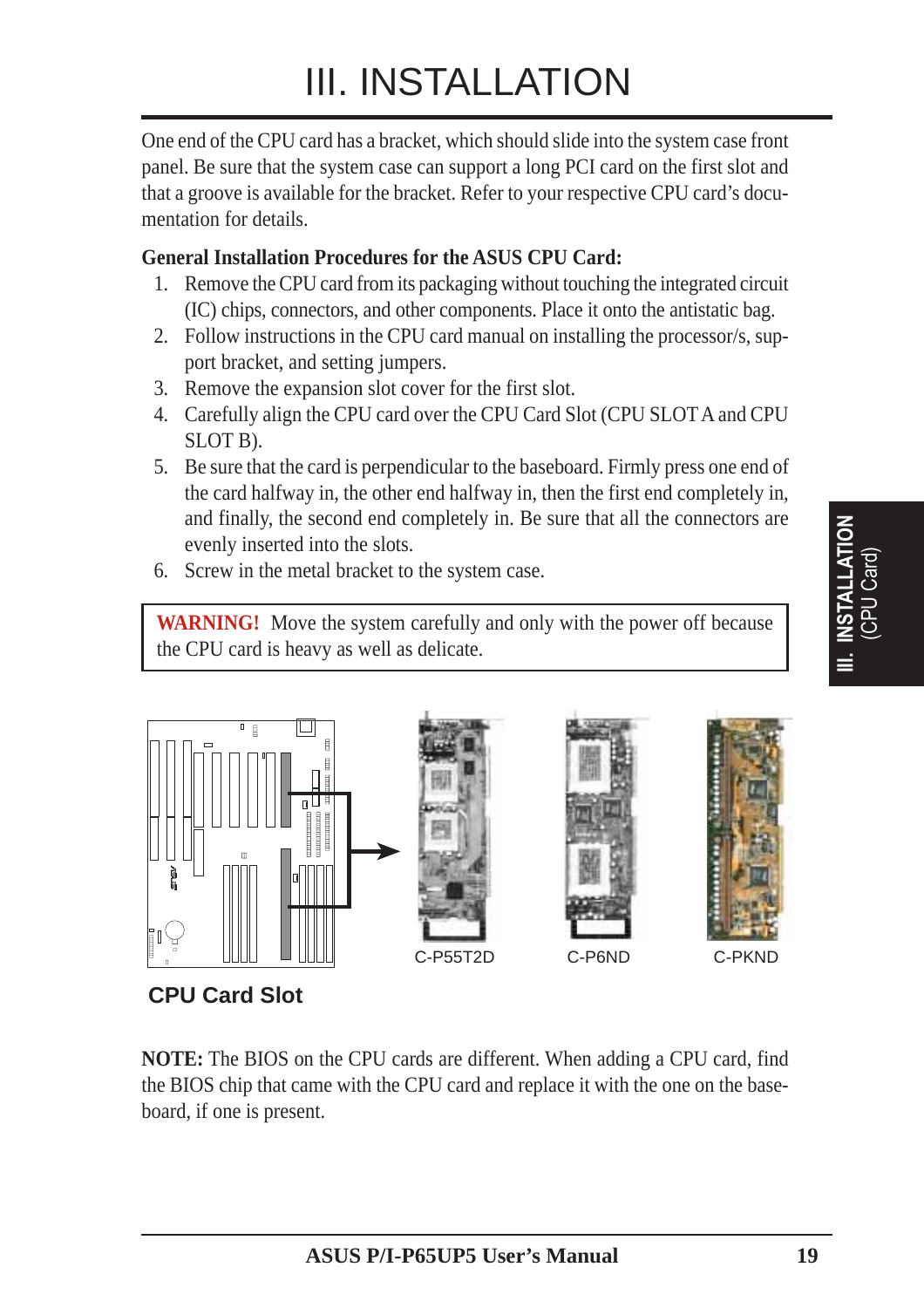# 4. Expansion Cards

First read your expansion card documentation on any hardware and software settings that may be required to set up your specific card.

**NOTE:** PCI Slot 5 has a MediaBus extension, which allows the installation of either a PCI card or a MediaBus card (optional multifunctional card).

**WARNING!** Unplug your power supply when adding or removing expansion cards or other system components. Failure to do so may cause severe damage to both your baseboard and expansion cards.

### Expansion Card Installation Procedure

- 1. Read the documentation for your expansion card.
- 2. Set any necessary jumpers on your expansion card.
- 3. Remove your computer system's cover.
- 4. Remove the bracket on the slot you intend to use. Keep the bracket for possible future use.
- 5. Carefully align the card's connectors and press firmly.
- 6. Secure the card on the slot with the screw you removed in step 4.
- 7. Replace the computer system's cover.
- 8. Set up the BIOS if necessary (such as *IRQ xx Used By ISA: Yes* in PNP AND PCI SETUP)
- 9. Install the necessary software drivers for your expansion card.

# Assigning IRQs for Expansion Cards

**IMPORTANT:** PCI Slots 4 & 5 share the same IRQ. If using PCI cards on both slots 4 & 5, make sure that the drivers support "Share IRQ" or that one card does not need an IRQ assignment. Conflicts will arise on PCI Slots 4 & 5 that will make the system unstable.

Some expansion cards need to use an IRQ to operate. Generally an IRQ must be exclusively assigned to one use. In a standard design there are 16 IRQs available but most of them are already in use, leaving 6 IRQs free for expansion cards.

Both ISA and PCI expansion cards may require to use IRQs. System IRQs are available to cards installed in the ISA expansion bus first, then any remaining IRQs are available to PCI cards. Currently, there are two types of ISA cards. The original ISA expansion card design, now referred to as legacy ISA cards, requires that you configure the card's jumpers manually and then install it in any available slot on the ISA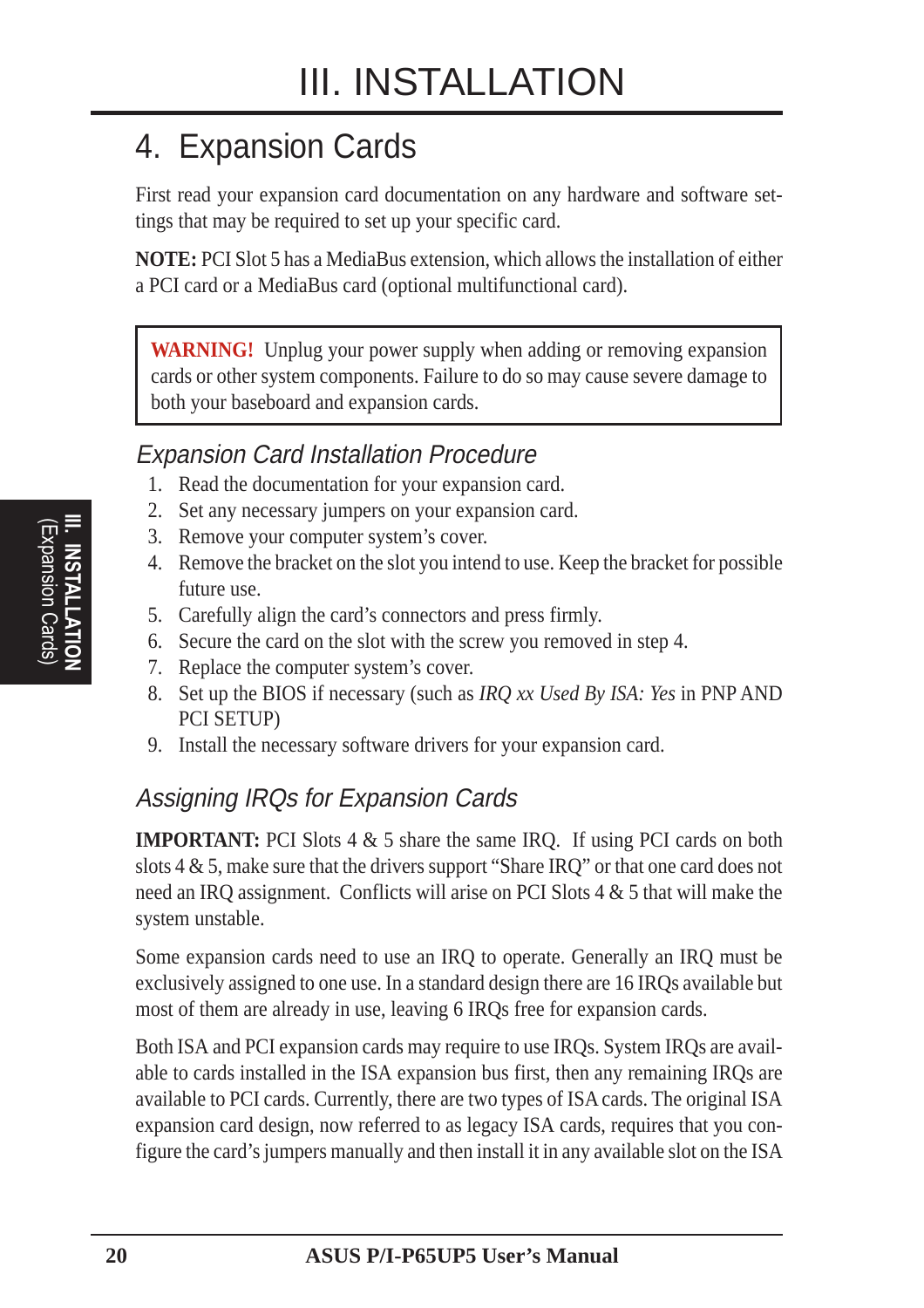bus. You may use Microsoft Diagnostics (MSD.EXE) utility located in the Windows directory to see a map of your used and free IRQs. If you use Windows 95, the **Resources** tab under **Device Manager** displays the resource settings being used by a particular device (to gain access, double-click the **System** icon under the **Control Panel** program). Ensure that no two devices share the same IRQs or your computer will experience problems when those two devices are in use at the same time.

To simplify this process, the baseboard complies with the Plug and Play (PnP) specification, which was developed to allow automatic system configuration whenever a PnP-compliant card is added to the system. For PnP cards, IRQs are assigned automatically from those available.

If the system has both legacy and PnP ISA cards installed, IRQs are assigned to PnP cards from those not used by legacy cards. The PCI and PNP configuration section of the BIOS setup utility can be used to assign which IRQs are being used by legacy cards. For older legacy cards that do not work with the BIOS, you may contact your vendor for an ISA Configuration Utility.

An IRQ number is automatically assigned to PCI expansion cards after those used by legacy and PnP ISA cards. In the PCI bus design, the BIOS automatically assigns an IRQ to a PCI slot that contains a card requiring an IRQ. To install a PCI card, you need to set the INT (interrupt) assignment. Since all the PCI slots on this baseboard use an INTA #, set the jumpers on your PCI cards to INT A.

### Assigning DMA Channels for ISA Cards

Some ISA cards, both legacy and PnP, may also need to use a DMA (Direct Memory Access) channel. DMA assignments for this baseboard are handled the same way as the IRQ assignment process described earlier. You can select a DMA channel in the PCI and PnP configuration section of the BIOS Setup utility.

**IMPORTANT:** To avoid conflicts, reserve the necessary IRQs and DMAs for legacy ISA cards (under PNP AND PCI SETUP of the BIOS SOFTWARE, choose *Yes* in *IRQ xx Used By ISA* and *DMA x Used By ISA* for those IRQs and DMAs you want to reserve).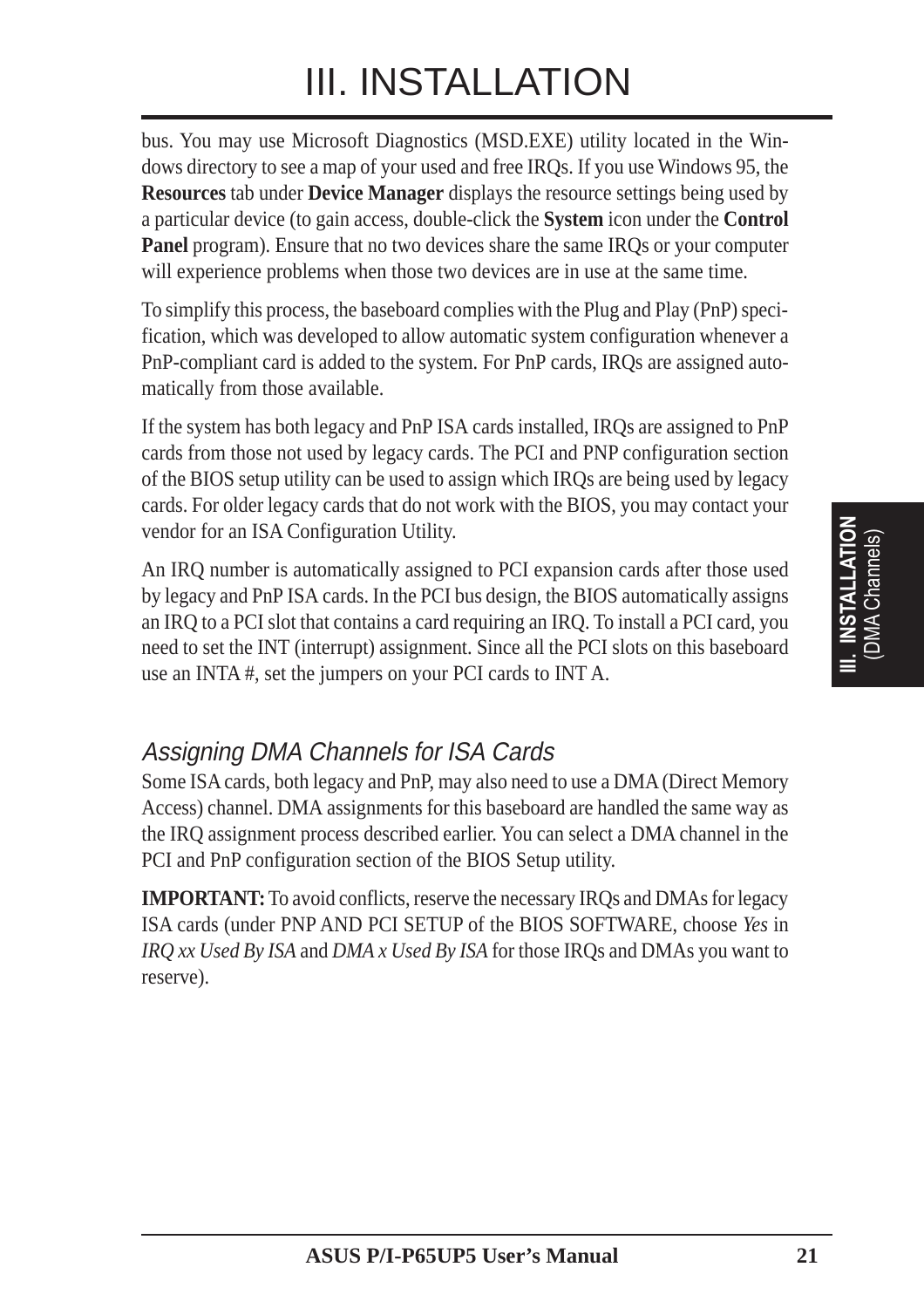# 5. External Connectors

**WARNING!** Some pins are used for connectors or power sources. These are clearly differentiated from jumpers as shown in the baseboard layout on page 10. Placing jumper caps over these pins will cause damage to your baseboard.

**IMPORTANT:** Connect ribbon cables such that the red stripe is on the pin 1 side of the connector. The four corners of the connectors are labeled on the baseboard. Pin 1 is the side closest to the power connector on hard and floppy disk drives. IDE ribbon cable must be less than 18in. (46cm), with the second drive connector no more than 6in. (15cm) from the first connector.

#### **1. Keyboard Connector (5-pin female)**

This connector is for either a standard IBM-compatible, 101/102-key, or 104 key (Windows 95-compatible) keyboard. Use either the AT keyboard connector on the baseboard or PS/2 keyboard connector on the CPU card.





### **2. Floppy Disk Drive Connector (34-pin block)**

This connector supports the provided floppy drive ribbon cable. After connecting the single end to the board, connect the two plugs on the other end to the floppy drives. **(Pin 5 is removed to prevent inserting in the wrong orientation when using ribbon cables with pin 5 plugged).**

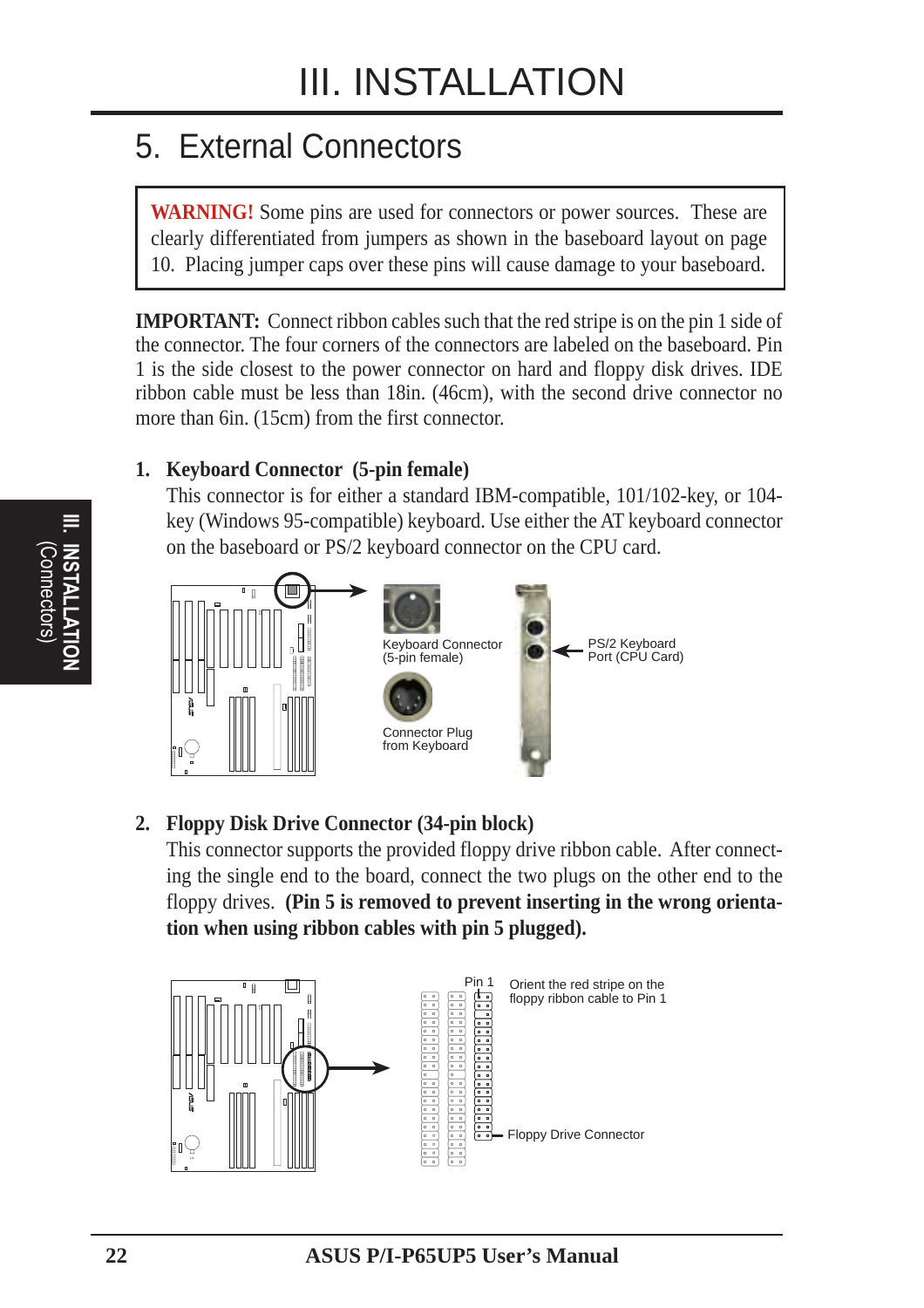#### **3. Parallel Printer Connector (26-Pin Block)**

This connector supports the included parallel port ribbon cable with mounting bracket. Connect the ribbon cable to this connector and mount the bracket to the case on an open slot. You can make available the parallel port and choose the *IRQ Onboard Parallel Port* in **Chipset Features** of the BIOS SOFTWARE. **(Pin 26 is removed to prevent inserting in the wrong orientation when using ribbon cables with pin 26 plugged)**



**4. Serial Port COM1 and COM2 Connectors (Two 10-pin blocks)**

These connectors support the provided serial port ribbon cables with mounting bracket. Connect the ribbon cables to these connectors and mount the bracket to the case on an open slot. You can make available the serial port and choose the *IRQ Onboard Serial Port* in **Chipset Features** of the BIOS SOFTWARE. **(Pin 10 is removed to prevent inserting in the wrong orientation when using ribbon cables with pin 10 plugged)**



**Serial Port Connectors**

Orient the red stripe on the serial ribbon cable to Pin 1

For the serial port connectors to be available, connect the included serial cable set from COM1 (using 9-pin male) and COM2 (using 25-pin male) to a free expansion port.

**TIP:** You may also remove the bracket connectors and mount them directly to the case to save expansion slot space.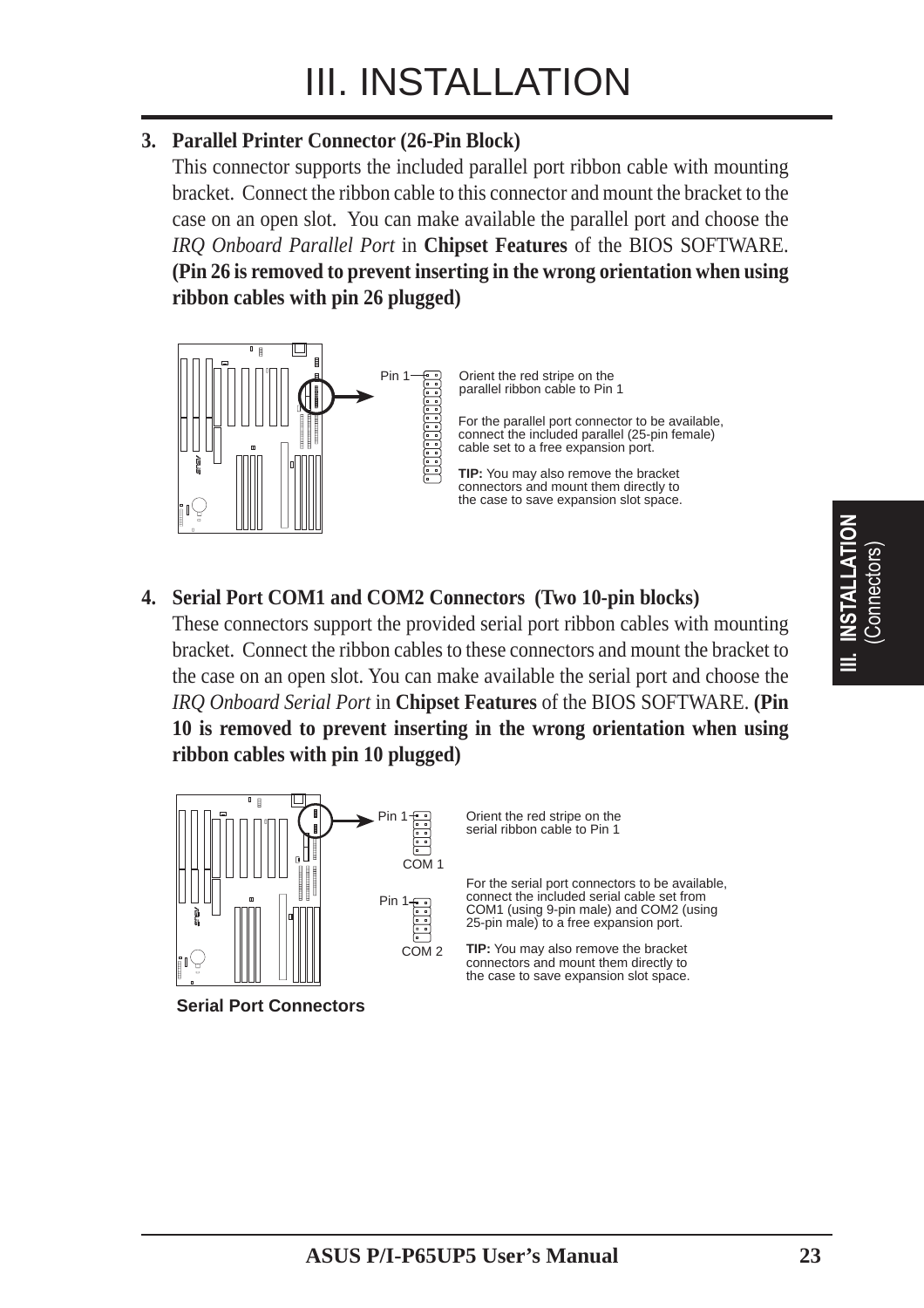### **5. Primary/Secondary IDE Connectors (Two 40-pin Block)**

These connectors support the provided IDE hard disk ribbon cable. After connecting the single end to the board, connect the two plugs at the other end to your hard disk(s). If you install two hard disks on one connector (channel), then you must configure a second drive as Slave mode by setting its jumper according to your hard disk jumper diagram. You may also configure two hard disks to be both Masters using one ribbon cable on the primary IDE connector and another on the secondary IDE connector. A new BIOS feature allows SCSI hard drive bootup (see "HDD Sequence SCSI/IDE First" in the BIOS FEA-TURES SETUP of the BIOS software). **(Pin 20 is removed to prevent inserting in the wrong orientation when using ribbon cables with pin 20 plugged).**



#### **6. Power Connector (12-pin block)**

This connector connects to a standard 5 Volt power supply. To connect the leads from the power supply, ensure first that the power supply is not plugged. Most power supplies provide two plugs (P8 and P9), each containing six wires, two of which are black. Orient the connectors so that the black wires are located in the middle.



Using a slight angle, align the plastic guide pins on the lead to their receptacles on the connector. Once aligned, press the lead onto the connector until the lead locks into place.

(Connectors) **III. INSTALLATION**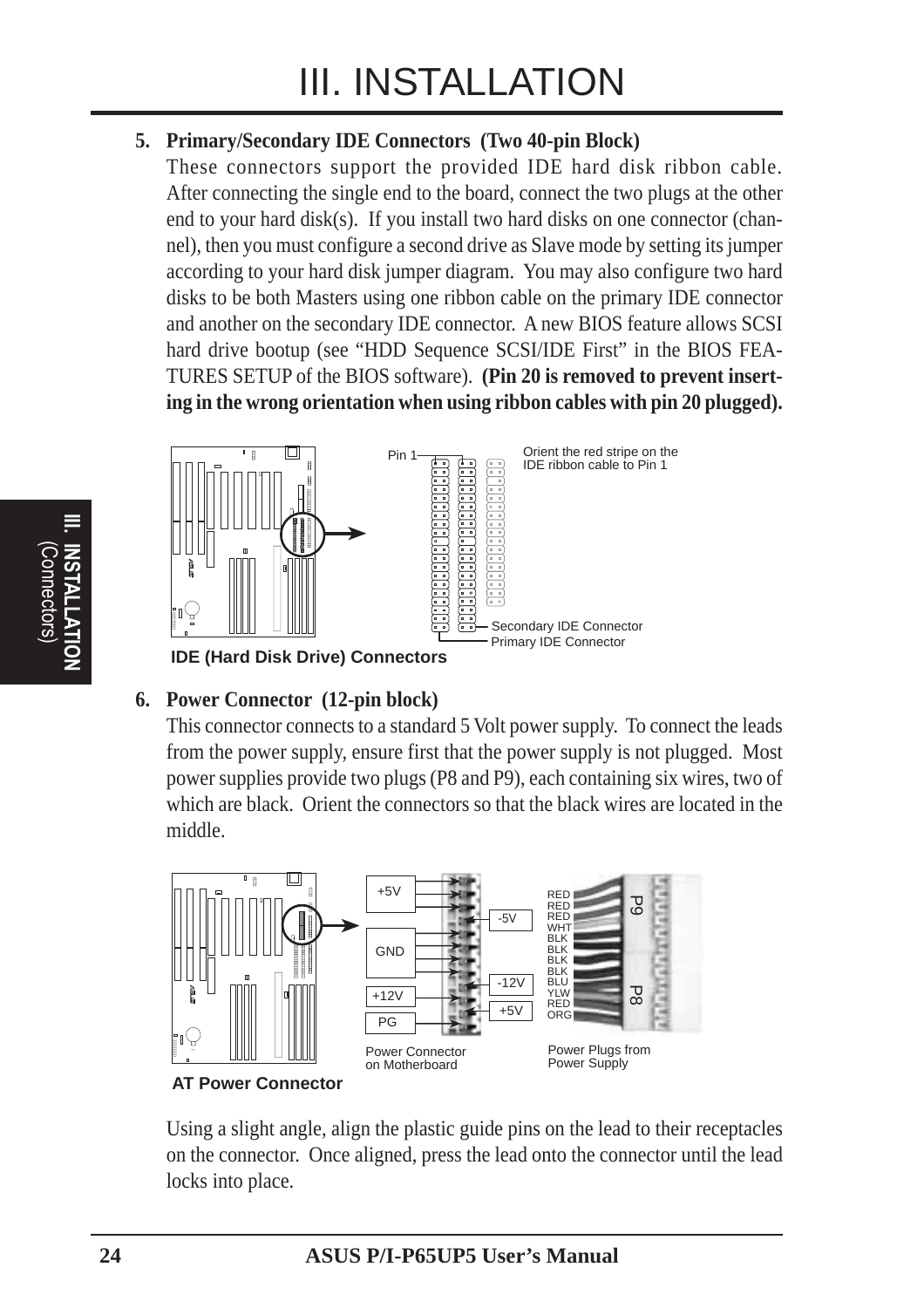#### **7. IDE Activity LED (IDE LED)**

This connector connects to the hard disk activity indicator light on the system cabinet. Read and write activity by devices connected to the Primary or Secondary IDE connectors will cause the LED to light up.



#### **8. IrDA-compliant Infrared Module Connector (IR)**

This connector supports the optional wireless transmitting and receiving infrared module. This module mounts to a small opening on system cases that support this feature. You must also configure the setting through BIOS setup in **Chipset Features** to select whether UART2 is directed for use with COM2 or IrDA. Use the five pins (as defined by Intel) as shown below (Back View) and connect a ribbon cable from the module to the baseboard according to the pin definitions. The ribbon cable that may be supplied may either have five or ten pins (for other standards). If using a ten-pin ribbon cable, use only the top five row of the ribbon cable plug.

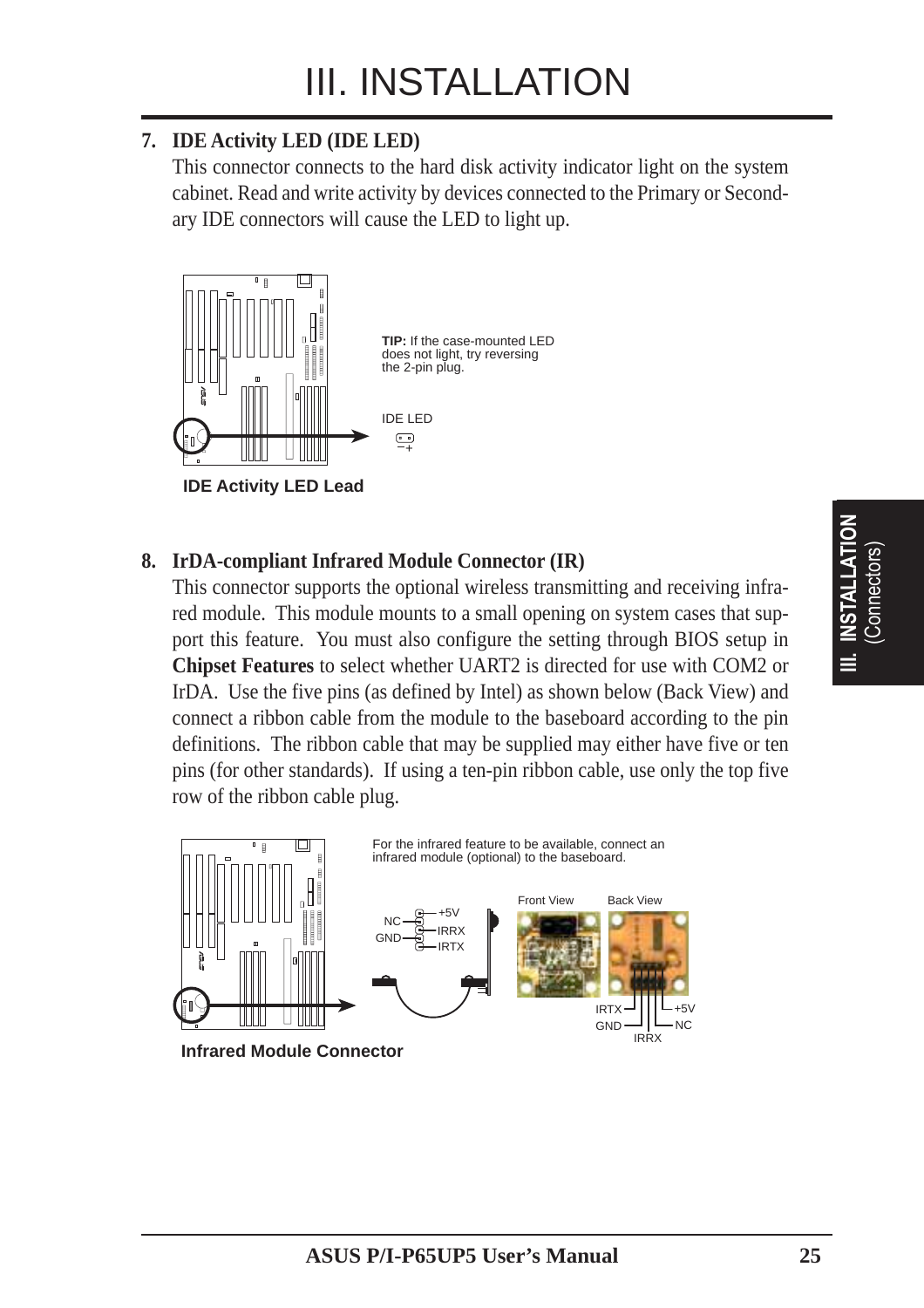#### **9. Turbo LED Switch (TB LED)**

The baseboard's turbo function is always on. The turbo LED connection is labeled here but the LED will remain constantly lit while the system power is on. You may wish to connect the Power LED from the system case to this lead.

#### **10. SMI Suspend Switch Lead (SMI)**

This allows the user to manually place the system into a suspend mode or "Green" mode where system activity will be instantly decreased to save electricity and expand the life of certain components when the system is not in use. This 2-pin connector connects to the case-mounted suspend switch. If the switch is not available, you can use the turbo switch. SMI is activated when it detects a *short to open* moment; leaving it shorted, therefore, will not cause any problems. This may require one or two presses depending on the switch's position. Wake-up can be controlled through the BIOS but the keyboard will always wake up (the SMI lead cannot wake up) the system. If you want to use this connector, the "Suspend Mode" under **Power Management Setup** of the BIOS SOFTWARE must be set to *Enable*.

#### **11. Reset Switch Lead (RESET)**

This 2-pin connector connects to the case-mounted reset switch to allow the restarting of your computer without having to turn off it off. This is a preferred method of restarting to prolong the life of the system's power supply.

### **12. System Power LED (KEYLOCK)**

This 3-pin connector connects the system power LED, which lights when the system is powered on and blinks when it is in sleep mode.

### **13. Keyboard Lock Switch Lead (KEYLOCK)**

This 2-pin connector connects to the case-mounted key switch to allow keyboard locking.

#### **14. Speaker Connector (SPEAKER)**

This 4-pin connector connects to the case-mounted speaker.





**System Panel Connectors**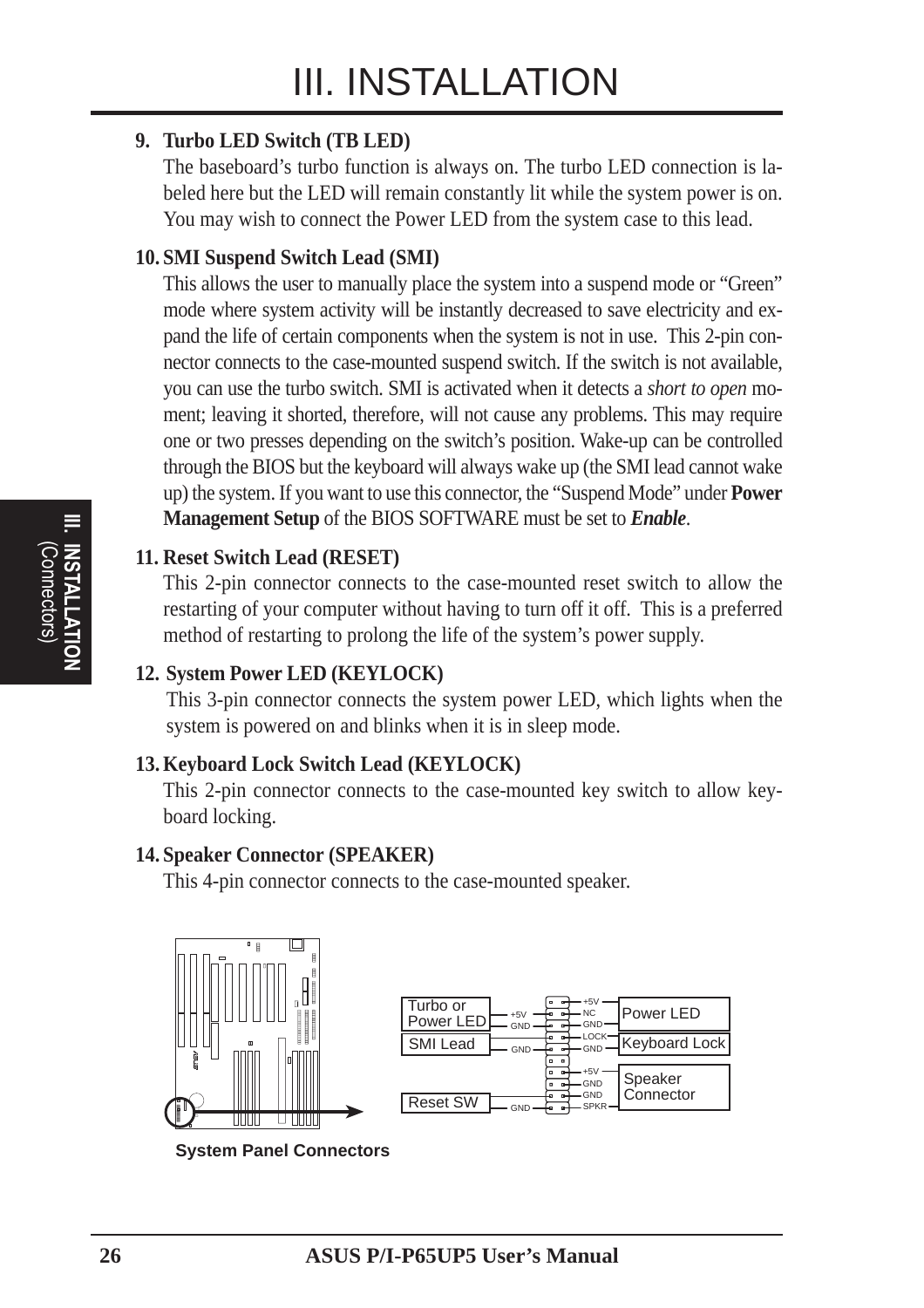#### **15. Power Supply, CPU Fan Connectors (FANPWR1, FANPWR2, FANPWR3)**

This connector supports a 3-pin CPU cooling fan of 500Amp (6watts) or less with a minimum of 3,500RPM. Depending on the fan manufacturer, the wiring and plug may be different. The red wire should be *positive* and the black wire should be *ground*.



**Power Supply, CPU Fan Power**

#### **16. USB Module Connector (USB)**

If you want to use the universal serial bus (USB), you need to purchase an external connector set. The external connector connects to the 9-pin block.



**USB Module Connector**

### **17. Chassis Open Alarm Connector (CHASSIS) (with optional LM78)**

This lead is for an open chassis monitor. A high level signal to the chassis signal lead will indicate to the system that the chassis has been opened.



For the chassis open alarm feature to work, you must have the LM78 hardware monitor (optional) onboard and connect a sensor or switch to the connector.

The +5V power comes from the power supply, when the A/C is connected. With the A/C power disconnected, the +3V power comes from the onboard button cell battery.



**Chassis Connector (optional)**

Chassis Signal<br>Ground Power (+3V/+5V)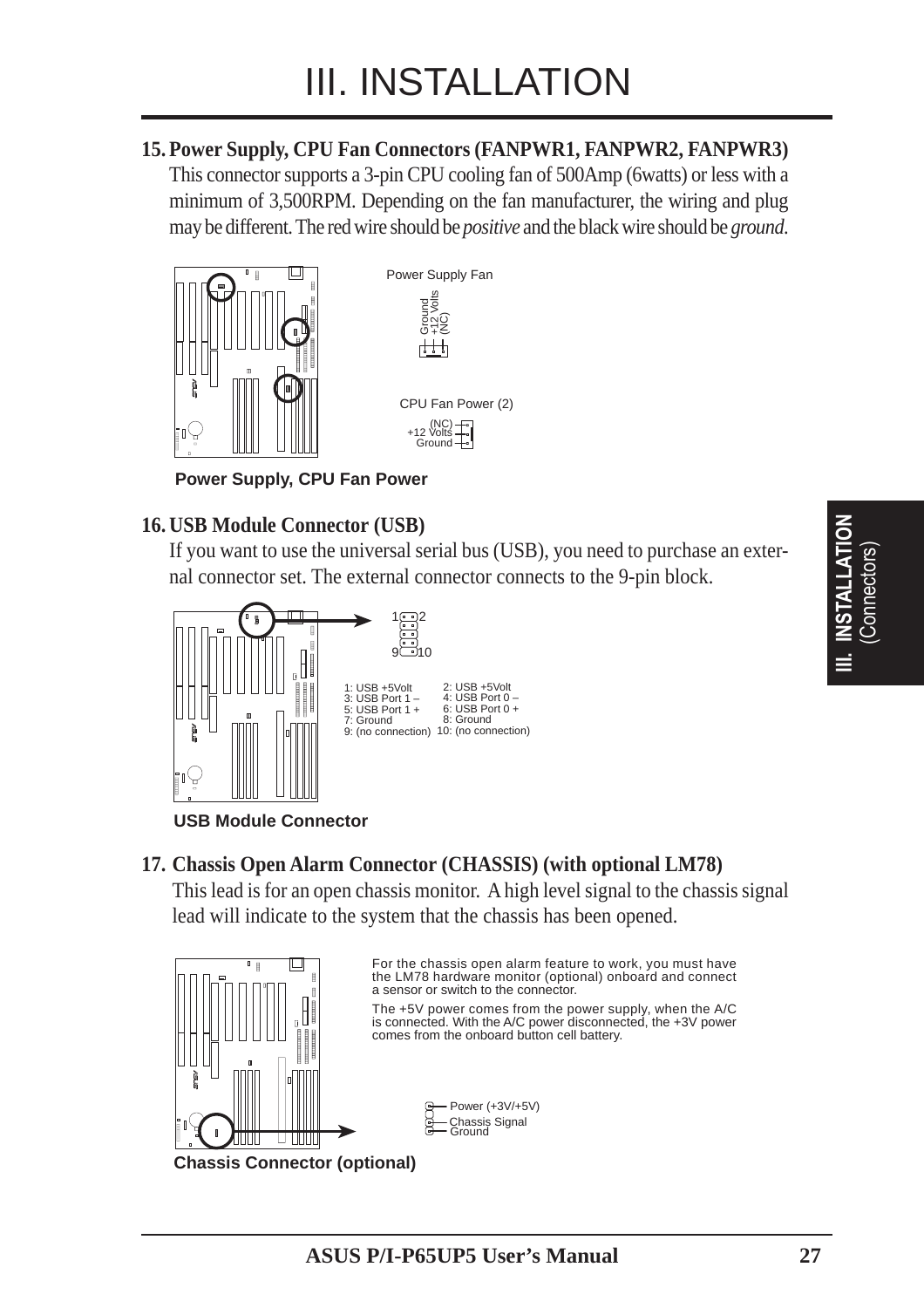# IV. ASUS PCI SCSI Cards

# Symbios SCSI BIOS and Drivers

Aside from the system BIOS, the Flash memory chip on the baseboard also contains the Symbios SCSI BIOS. This Symbios SCSI BIOS works in conjunction with the optional ASUS PCI-SC200 controller card to provide Fast SCSI-2 interface when using compatible SCSI devices or the ASUS PCI-SC860 SCSI controller cards to provide Ultra-Fast SCSI-2 interface when using Ultra-Fast SCSI-2 devices.

All SCSI devices you install on your system require driver software to function. The Symbios SCSI BIOS directly supports SCSI hard disks under the DOS, Windows and OS/2 environments. It also uses device drivers from the DOS floppy disk included in the ASUS PCI-SC200 and ASUS PCI-SC860 controller card packages to support hard disks and other SCSI devices working under DOS, Microsoft Windows, Microsoft Windows NT, Novell NetWare and IBM OS/2. These drivers provide higher performance than the direct BIOS support. To use these drivers, you must install them into your system and add them to your system configuration files. Driver support for SCSI devices used with SCO UNIX is also provided. These drivers are included in the second SCO UNIX floppy disk. Windows 95 support is also available using the device drivers included within the Windows software. The ASUS PCI-SC200 and ASUS PCI-SC860 are Plug and Play adapters that are autodetected by BIOS and current operating systems that support Plug and Play features.

For information about these drivers and their usage, view the Readme files included in the driver packages.

# ASUS PCI-SC200 & PCI-SC860 SCSI Cards

The ASUS PCI-SC200 or the ASUS PCI-SC860 may be bundled with your baseboard or purchased separately. Both cards provide the option of connecting internal or external SCSI devices for a total of 7 devices on each SCSI card.

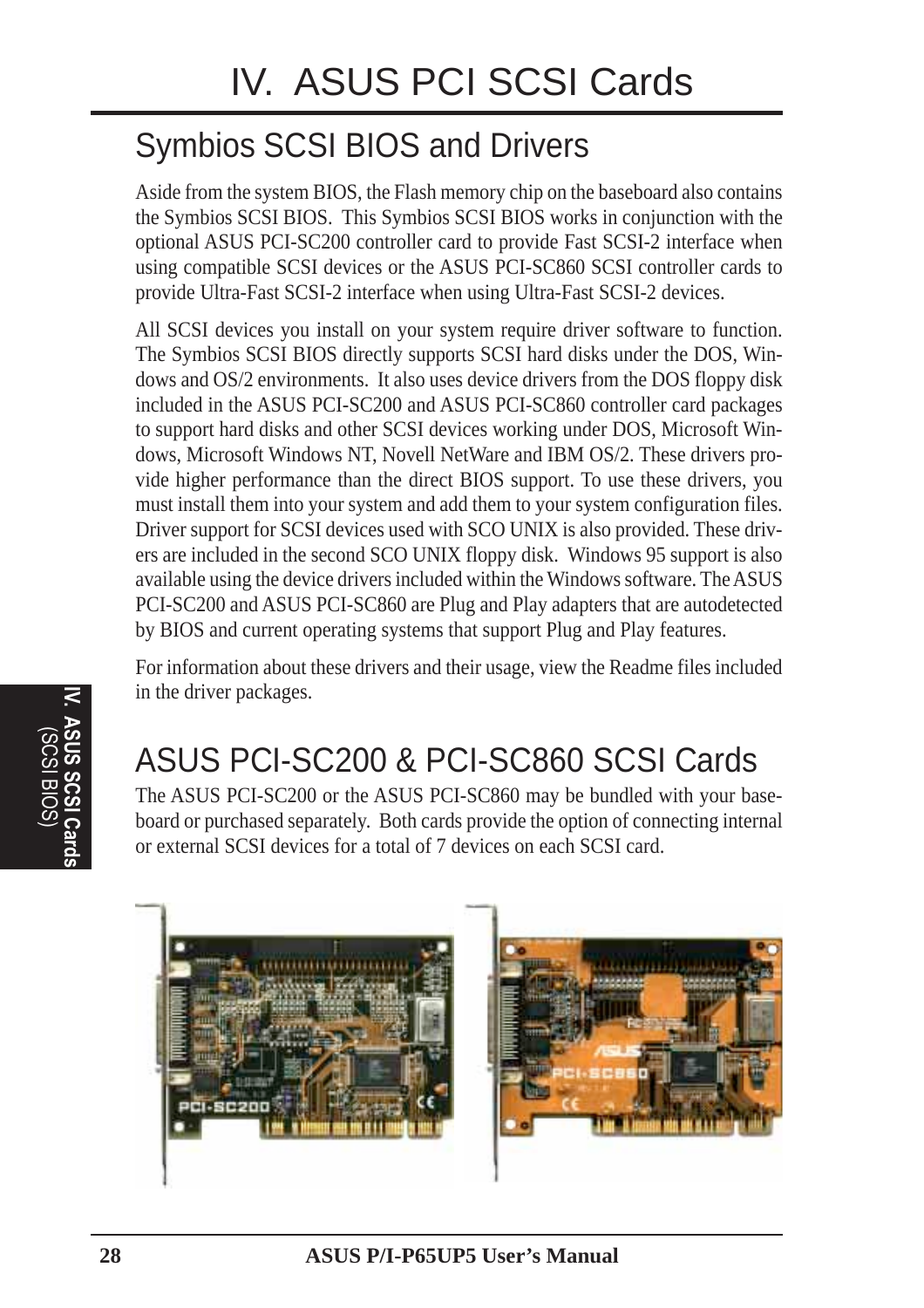# Setting Up the ASUS PCI-SC200 & PCI-SC860

There are two jumper settings you may need to make on the ASUS PCI-SC200 to set it up. One setting assigns the PCI INT interrupt, the other sets the card's termination. The ASUS PCI-SC860 has no jumper settings (see Terminator Requirements").

# Setting the INT Assignment for the ASUS PCI-SC200

You must use PCI INT A setting to properly assign the ASUS PCI-SC200's interrupt. On the ASUS PCI-SC200, you assign the INT by setting jumper JP1 or JP2. The default setting for the card already is INT A, so you do not need to change the setting to use the ASUS PCI-SC200 with this baseboard.



# Terminator Requirements for SCSI Devices

SCSI devices are connected together in a "chain" by cables. Internal devices connect to the ASUS PCI-SC200 or ASUS PCI-SC860 with a fifty-pin flat ribbon cable. External devices connect to the external port with a SCSI-2 cable. If there are more than one internal or external devices, additional devices are connected with cables to form a "daisy chain." Terminating the devices on the ends of the SCSI Bus "chain" is necessary for SCSI devices to work properly. Termination of the devices between the ends must be *Disabled*.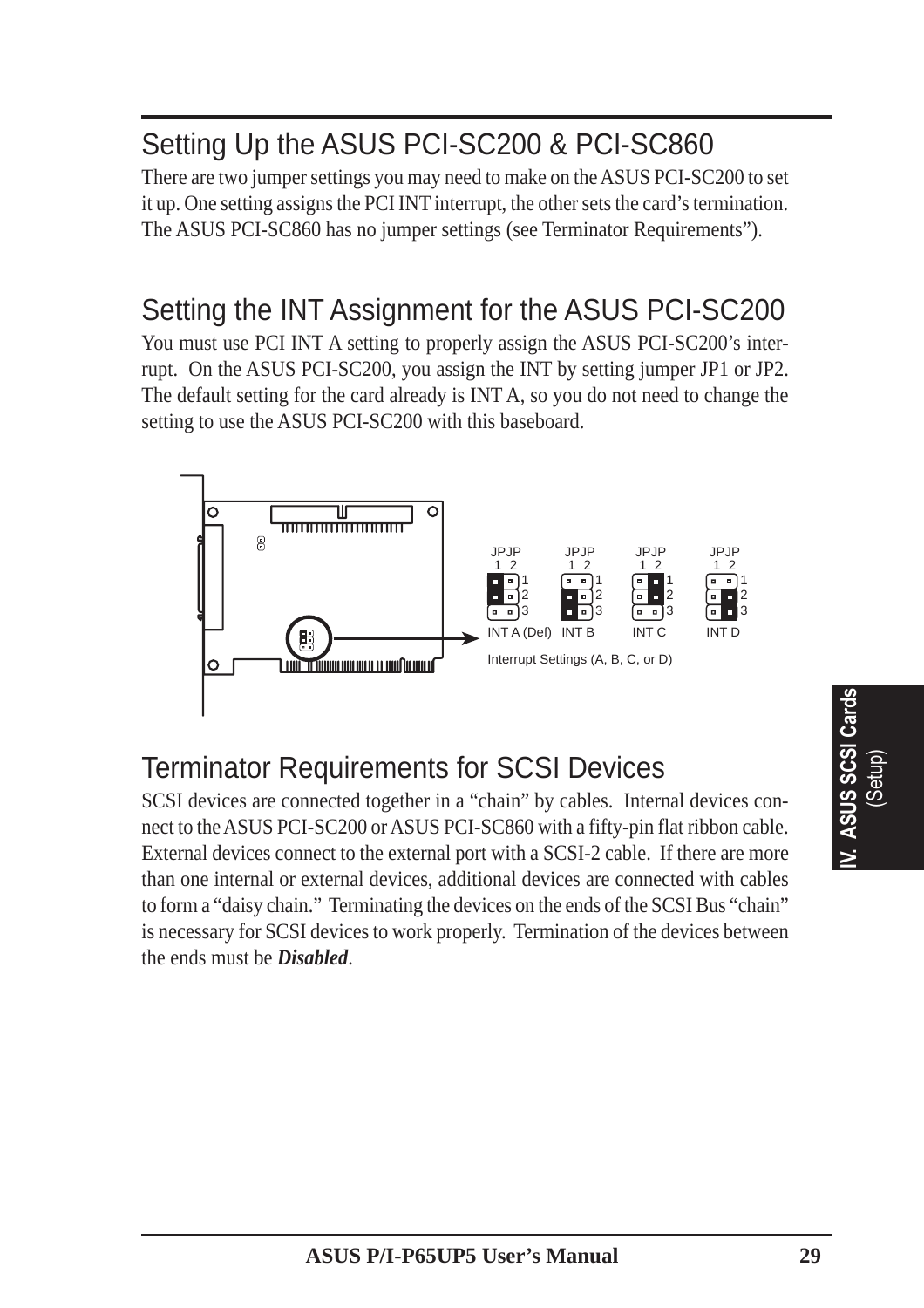# Terminator Settings for the ASUS PCI-SC860

Many SCSI devices including the ASUS PCI-SC860 use a set of onboard active resistors to terminate the devices at the ends automatically. Automatic termination requires that the SCSI devices be connected in a straight linear connection or "chain." Connect SCSI devices to one or two of the SCSI connectors in a linear "chain" for auto termination of the ASUS PCI-SC860 to be effective. Other formations will cause your SCSI devices to not mount properly. You must use the **end** of the ribbon cable when using the internal connector(s) to keep a linear path.

**Additional Note: The Symbios Logic SCSI Configuration Utility is a powerful tool. If, while using it, you somehow disable all your controllers or cannot enter the configuration utility, pressing "Ctrl-A" after memory count during reboot allows you to recover and reconfigure.**

# Terminator Settings for the ASUS PCI-SC200

The ASUS PCI-SC200, on the other hand, has "active" termination that you must set using jumper JP5. There are two settings, "terminated" and "not terminated," as shown below.



Decide whether or not you need to terminate the ASUS PCI-SC200 based on its position in the SCSI chain. Only the devices at each end of the chain need to be terminated. If you have **only** internal or **only** external devices connected to the ASUS PCI-SC200, then you **must** terminate the ASUS PCI-SC200. If you have **both** internal and external devices connected, you **must not** terminate the card. See the following example, which illustrates this concept.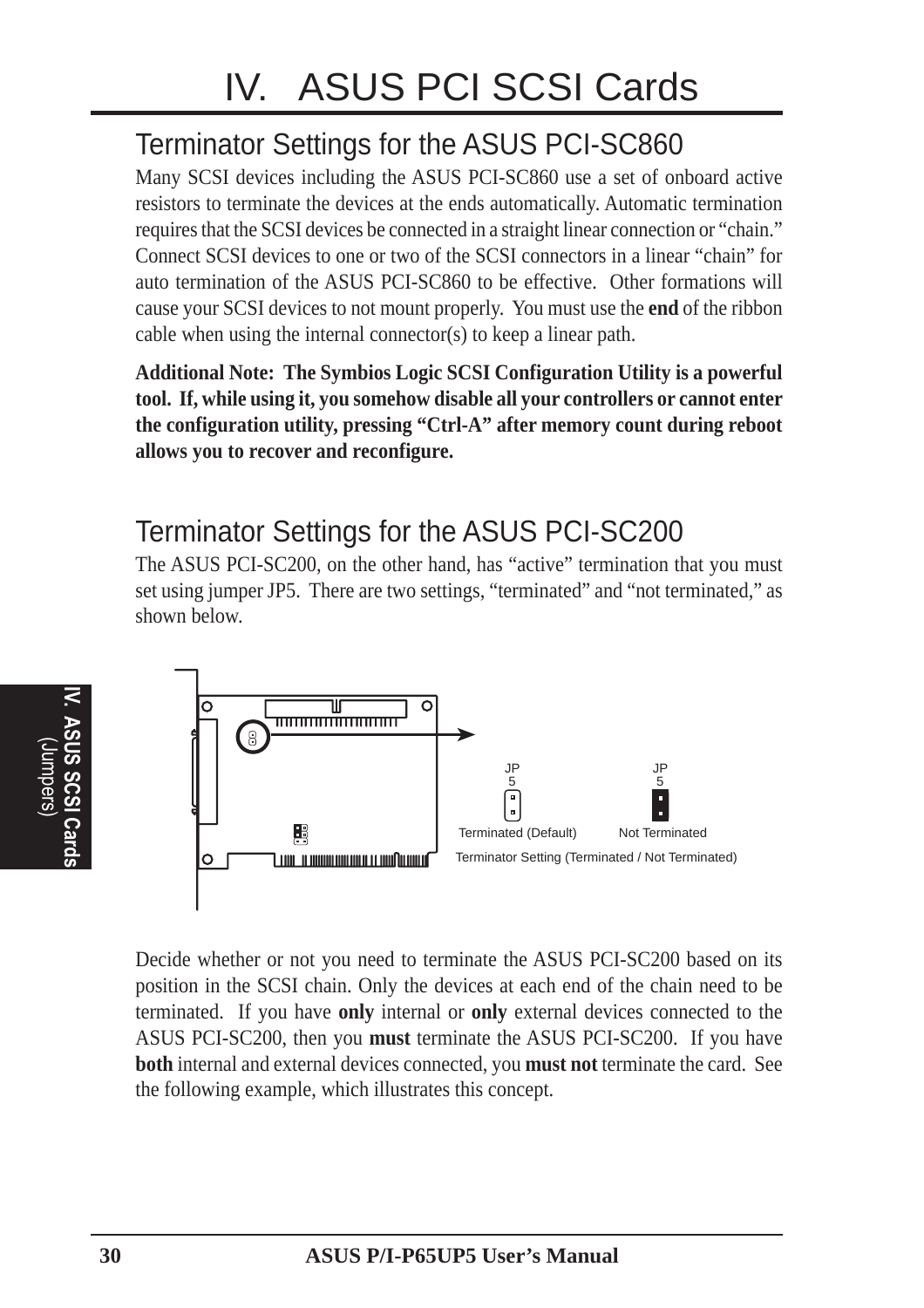# IV. ASUS PCI SCSI Cards



# SCSI ID Numbers for SCSI Devices

All SCSI devices, including the ASUS PCI-SC200 and ASUS PCI-SC860 interface card must have a SCSI identification number that is not in use by any other SCSI device. There are eight possible ID numbers, 0 through 7. The ASUS PCI-SC200 and ASUS PCI-SC860 cards have fixed SCSI IDs of 7. The SCSI ID serves two purposes:

- It uniquely defines each SCSI device on the bus.
- It determines which device controls the bus when two or more devices try to use it at the same time.

SCSI IDs on one channel do not interfere with the IDs on another channel. This applies to two SCSI host adapters that implement different buses as well as dual channels on a single host adapter. You can connect up to seven SCSI devices to the interface card. You must set a SCSI ID number (ID 0 to ID 6) for each device. SCSI devices vary in how they set the ID number. Some use jumpers, others have some kind of selector switch. Refer to the manual for any device you install for details on how to set its ID number.

# SCSI ID Priority

The ASUS PCI-SC200 and ASUS PCI-SC860 are 8bit single-channel SCSI cards. SCSI ID 7 has the highest priority, and SCSI ID 0 has the lowest priority.